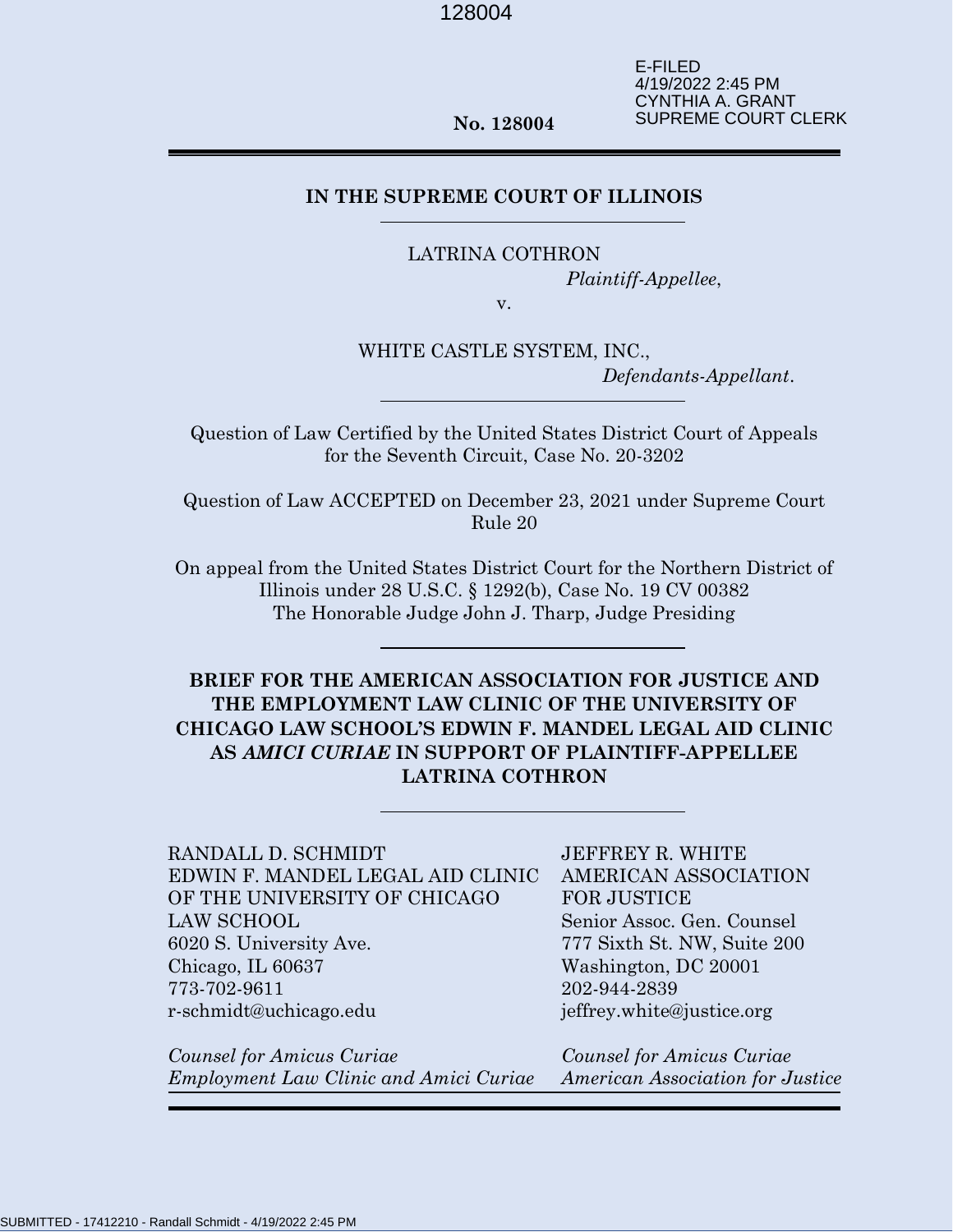# **TABLE OF CONTENTS AND AUTHORITIES**

| Illinois Biometric Information Privacy Act, |
|---------------------------------------------|
|                                             |
| Rosenbach v. Six Flags Ent. Corp.,          |
|                                             |
|                                             |
| Cothron v. White Castle Sys., Inc.,         |
| Class Action Fairness Act,                  |
| Cothron v. White Castle Sys., Inc.,         |
| Feltmeier v. Feltmeier,                     |
| Cunningham v. Huffman,                      |
| Blair v. Nevada Landing Partnership,        |
| Illinois Right to Publicity Act,            |
| St. Louis, I.M. & S. Ry. Co. v. Williams,   |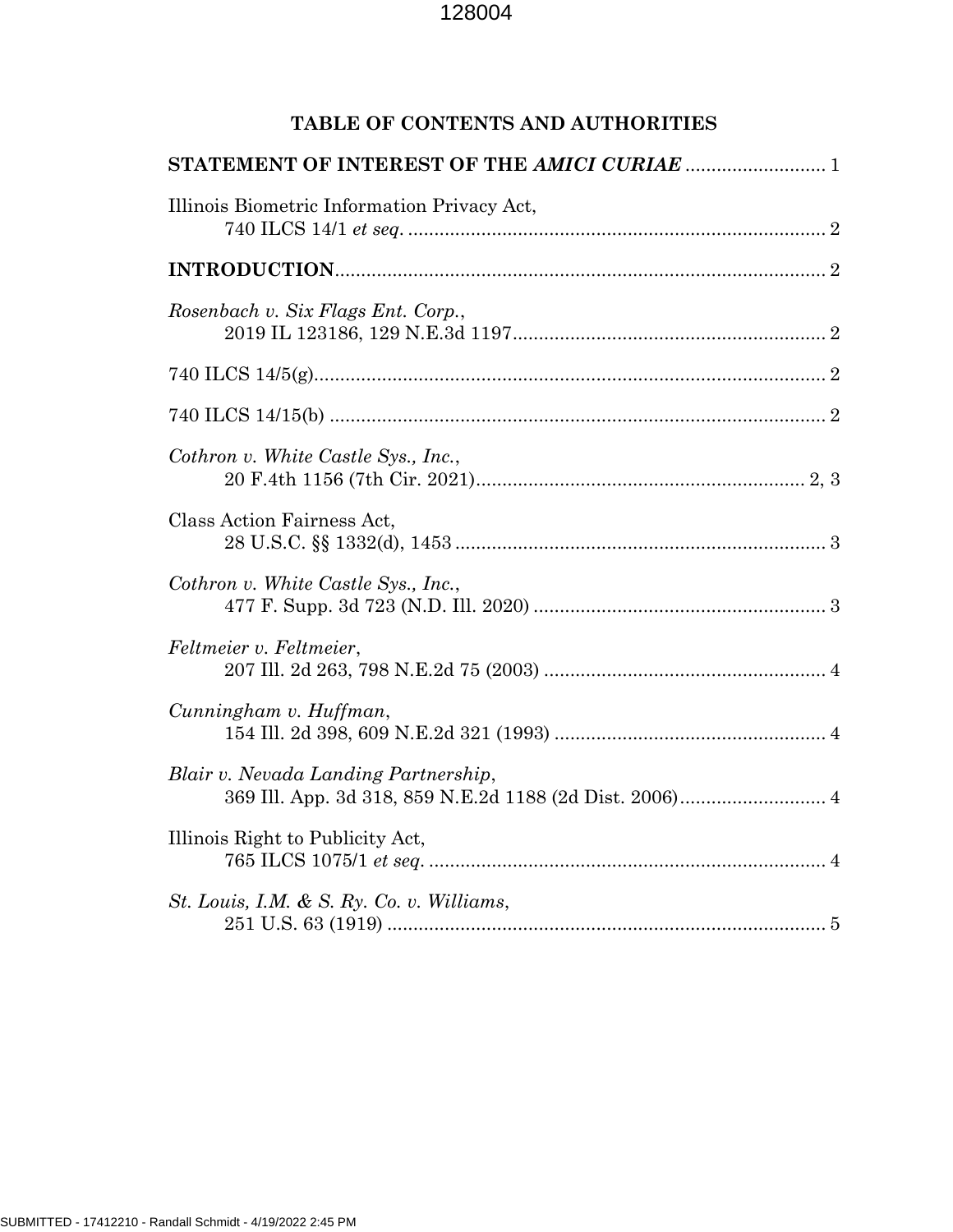| I. |                                                                                                    |  |  |  |  |
|----|----------------------------------------------------------------------------------------------------|--|--|--|--|
|    |                                                                                                    |  |  |  |  |
|    | Feltmeier v. Feltmeier,                                                                            |  |  |  |  |
|    | National Railroad Passenger Corp. v. Morgan,                                                       |  |  |  |  |
|    | Tom Olesker's Exciting World of Fashion, Inc. v.<br>Dun & Bradstreet, Inc.,                        |  |  |  |  |
|    | Watson v. Legacy Healthcare Fin. Servs., LLC,                                                      |  |  |  |  |
|    | Belleville Toyota, Inc. v. Toyota Motor Sales, U.S.A., Inc.,                                       |  |  |  |  |
|    |                                                                                                    |  |  |  |  |
|    | 1. White Castle's Conduct Was Continually Unlawful.  7                                             |  |  |  |  |
|    | Heard v. Becton, Dickinson & Co.,                                                                  |  |  |  |  |
|    | Roark v. Macoupin Creek Drainage Dist.,<br>316 Ill. App. 3d 835, 738 N.E.2d 574 (4th Dist. 2000) 7 |  |  |  |  |
|    | Gredell v. Wyeth Lab'ys, Inc.,<br>346 Ill. App. 3d 51, 803 N.E.2d 541 (1st Dist. 2004) 7-8         |  |  |  |  |
|    | Feltmeier v. Feltmeier,                                                                            |  |  |  |  |
|    | 2. A Continuing Violation Analysis Avoids Unjust                                                   |  |  |  |  |
|    | Cunningham v. Huffman,                                                                             |  |  |  |  |
|    | Feltmeier v. Feltmeier,                                                                            |  |  |  |  |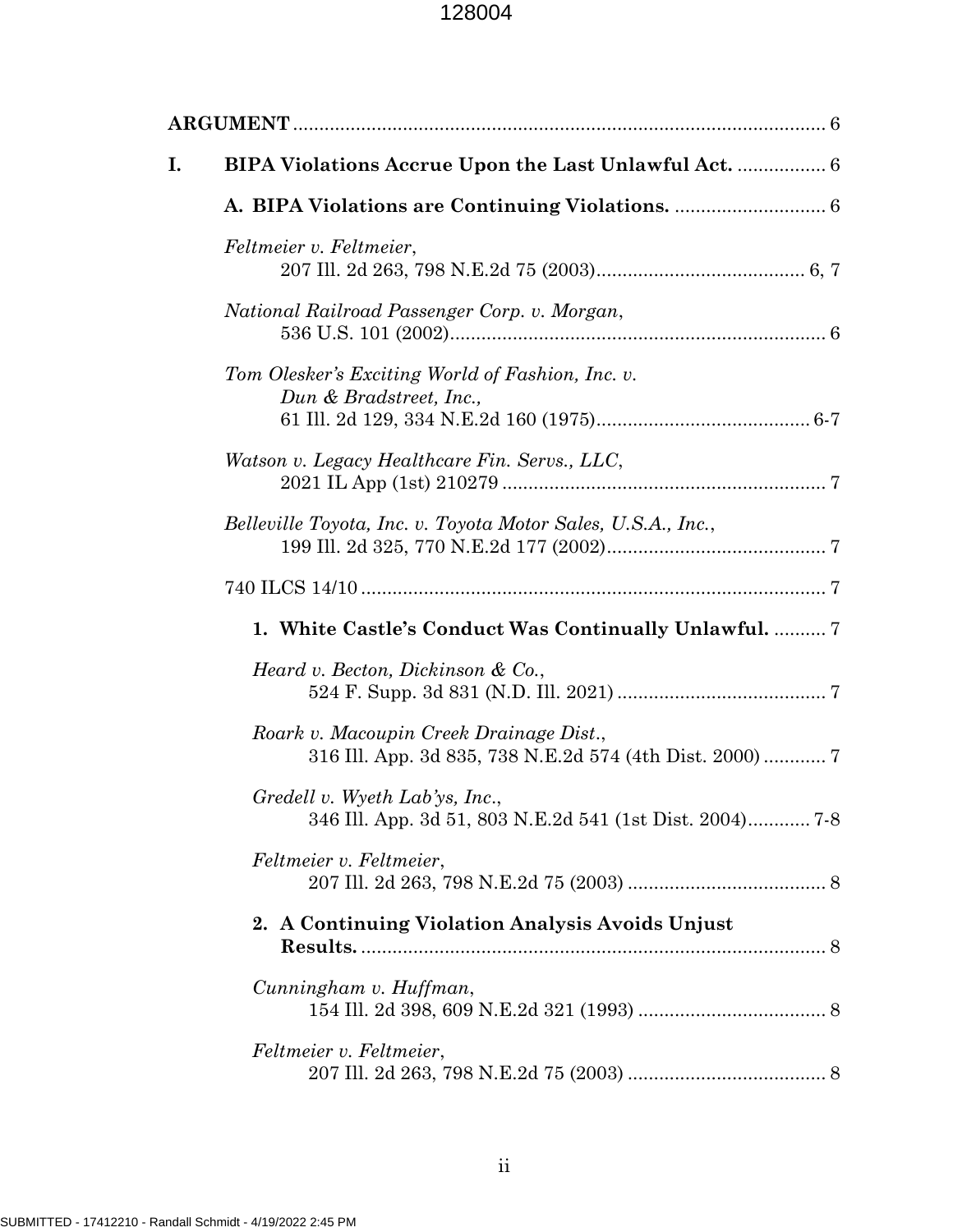| B. White Castle Misconstrues the Nature of BIPA Violations 9                                          |  |
|-------------------------------------------------------------------------------------------------------|--|
| 1. The Single-Publication Analysis Does Not Apply                                                     |  |
| Blair v. Nevada Landing Partnership,<br>369 Ill. App. 3d 318, 859 N.E.2d 1188                         |  |
| Belleville Toyota, Inc. v. Toyota Motor Sales, U.S.A., Inc.,                                          |  |
|                                                                                                       |  |
| Watson v. Legacy Healthcare Fin. Servs., LLC,                                                         |  |
|                                                                                                       |  |
|                                                                                                       |  |
|                                                                                                       |  |
| Robertson v. Hostmark Hospitality Group, Inc.,<br>No. 18-CH-5194, 2019 WL 8640568 (Cir. Ct. Cook Cty. |  |
| Stauffer v. Innovative Heights Fairview Heights, LLC,                                                 |  |
|                                                                                                       |  |
| 2. White Castle's Interpretation Is Inconsistent with the                                             |  |
| Watson v. Legacy Healthcare Fin. Servs., LLC,                                                         |  |
| West Bend Mut. Ins. Co. v. Krishna Schaumburg Tan, Inc.,                                              |  |
|                                                                                                       |  |
|                                                                                                       |  |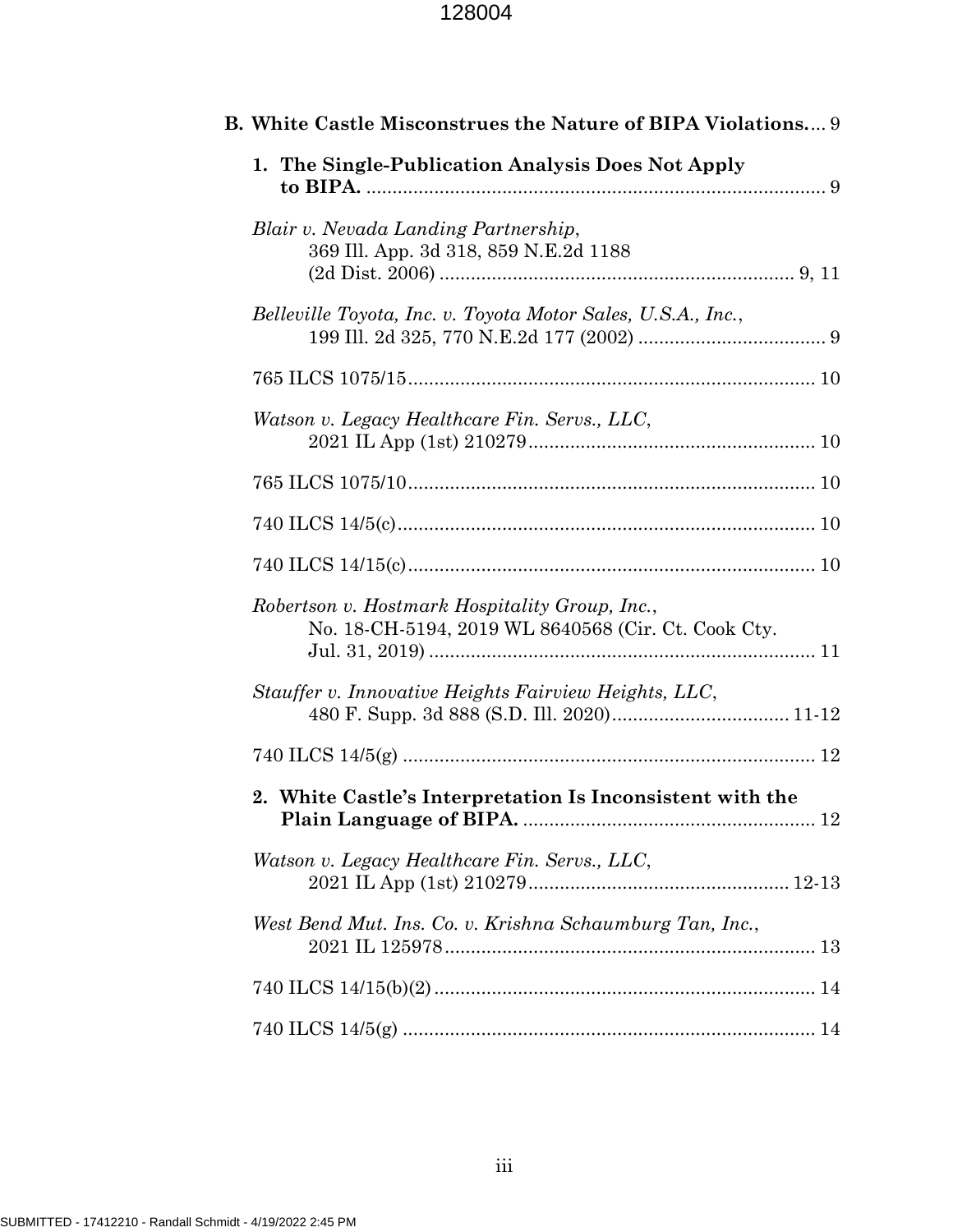| П.   | The Determination of Damages Is Not Before the Court 15                        |  |
|------|--------------------------------------------------------------------------------|--|
|      |                                                                                |  |
|      |                                                                                |  |
|      | Cothron v. White Castle Sys., Inc.,                                            |  |
|      | Watson v. Legacy Healthcare Fin. Servs., LLC,                                  |  |
| III. | <b>BIPA's Damages Provisions Do Not Raise Constitutional</b>                   |  |
|      | A. Constitutional Questions Are Not Properly Before                            |  |
|      | Cothron v. White Castle Sys., Inc.,                                            |  |
|      | Braun v. Ret. Bd. of Firemen's Annuity & Ben. Fund of Chicago,                 |  |
|      | In re $E.H.,$                                                                  |  |
|      | People v. Barker,<br>2021 IL App (1st) 192588, appeal denied, No. 127459, 2021 |  |
|      | B. In Any Event, BIPA's Damages Are Not Constitutionally                       |  |
|      | 1. BIPA Imposes Statutory, Not Punitive, Damages 17                            |  |
|      |                                                                                |  |
|      |                                                                                |  |
|      |                                                                                |  |
|      | State Farm Mut. Auto. Ins. Co. v. Campbell,                                    |  |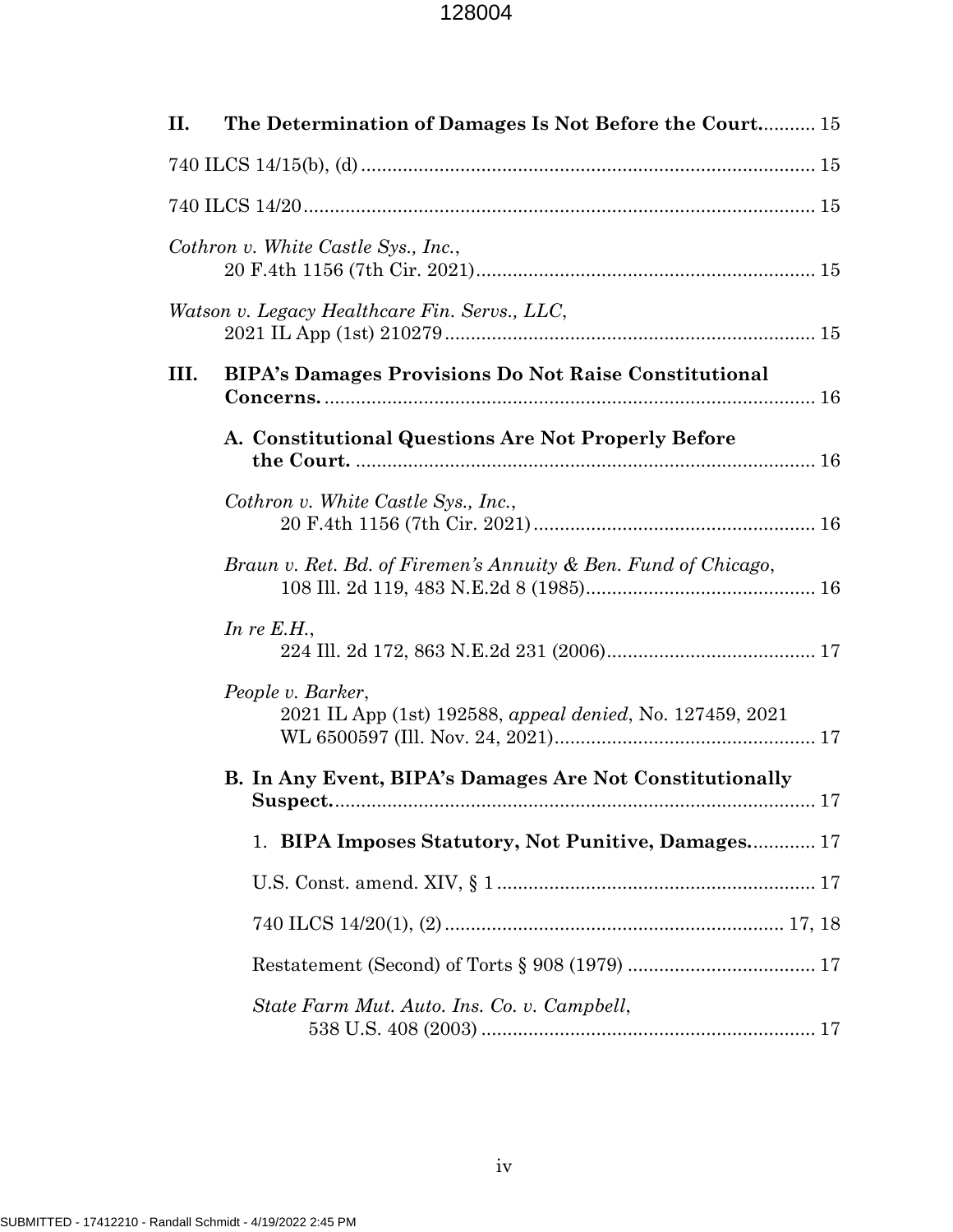| Sande Buhai, Statutory Damages: Drafting and<br>Interpreting,                                                       |
|---------------------------------------------------------------------------------------------------------------------|
| Giannopoulos v. Iberia Lineas Aereas de Espana, S.A.,<br>No. 11 C 775, 2012 WL 5383271 (N.D. Ill. Nov. 1, 2012)  18 |
| West Bend Mut. Ins. Co. v. Krishna Schaumburg Tan, Inc.,                                                            |
| In re Trans Union Corp. Priv. Litig.,                                                                               |
| Rosenbach v. Six Flags Ent. Corp.,                                                                                  |
| Capitol Recs., Inc. v. Thomas-Rasset,                                                                               |
| 2. BIPA's Statutory Damages Do Not Exceed Federal                                                                   |
| a. St. Louis, I.M. & S. Ry. Co. v. Williams Is the                                                                  |
| State Farm Mut. Auto. Ins. Co. v. Campbell,                                                                         |
| BMW of N. Am., Inc. v. Gore,                                                                                        |
| Zomba Enters., Inc. v. Panorama Recs., Inc.,                                                                        |
| Capitol Recs., Inc. v. Thomas-Rasset,                                                                               |
| Sony BMG Music Ent. v. Tenenbaum,                                                                                   |
| St. Louis, I.M. & S. Ry. Co. v. Williams,                                                                           |
| In re Marriage of Miller,                                                                                           |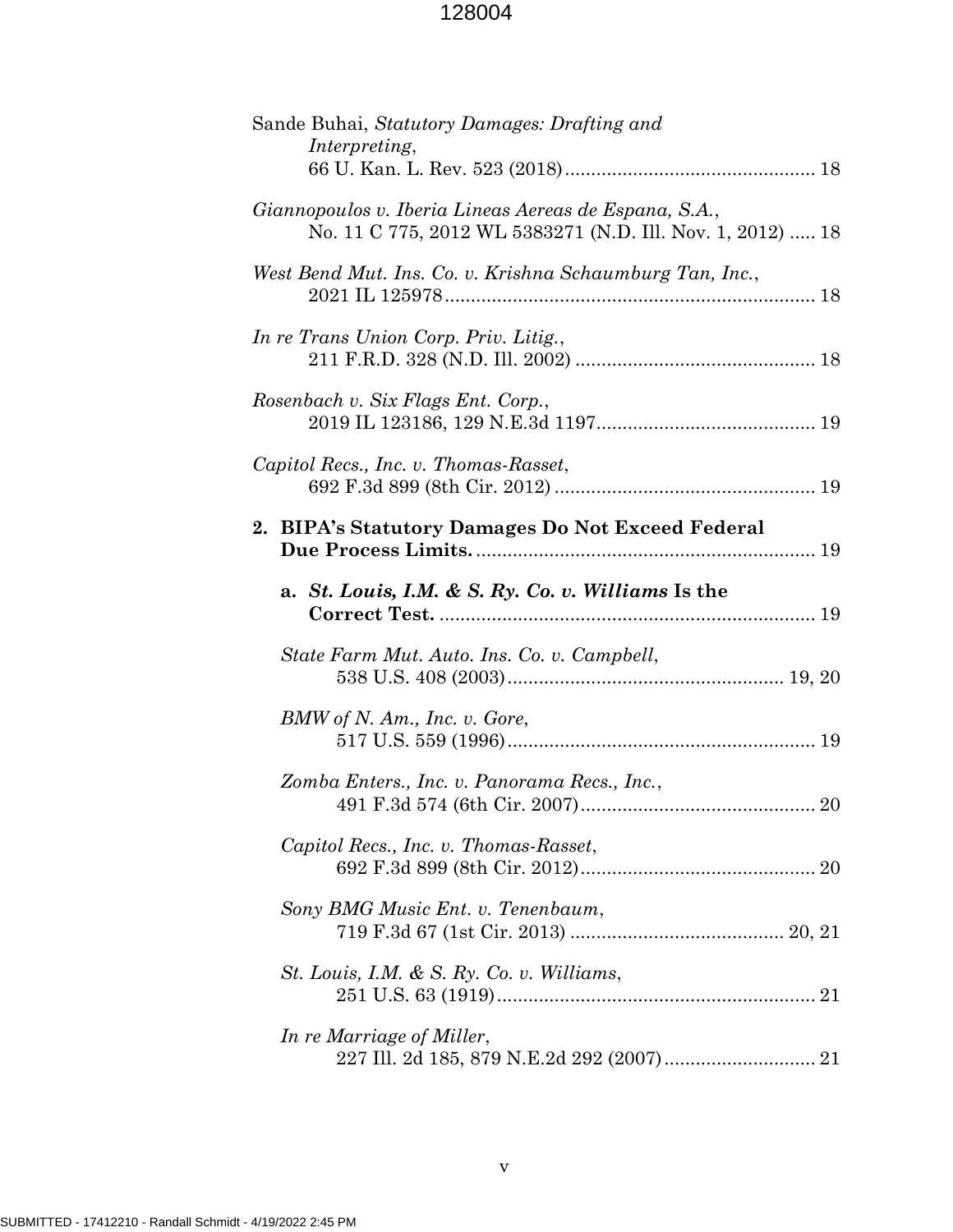| In re Marriage of Chen & Ulner,<br>354 Ill. App. 3d 1004, 820 N.E.2d 1136                                          |  |
|--------------------------------------------------------------------------------------------------------------------|--|
| b. BIPA Satisfies <i>Williams</i> and the Constitution 21                                                          |  |
| Rosenbach v. Six Flags Ent. Corp.,                                                                                 |  |
|                                                                                                                    |  |
| Matthew B. Kugler, From Identification to Identity Theft:<br><b>Public Perceptions of Biometric Privacy Harms,</b> |  |
|                                                                                                                    |  |
| Zomba Enters., Inc. v. Panorama Recs., Inc.,                                                                       |  |
| St. Louis, I.M. & S. Ry. Co. v. Williams,                                                                          |  |
| 3. BIPA's Statutory Damages Do Not Exceed Illinois Due                                                             |  |
|                                                                                                                    |  |
| In re Marriage of Miller,                                                                                          |  |
| People v. Bradley,                                                                                                 |  |
| Heimgaertner v. Benjamin Elec. Mfg. Co.,                                                                           |  |
| People v. Kimbrough,                                                                                               |  |
| Rosenbach v. Six Flags Ent. Corp.,                                                                                 |  |
|                                                                                                                    |  |
|                                                                                                                    |  |
|                                                                                                                    |  |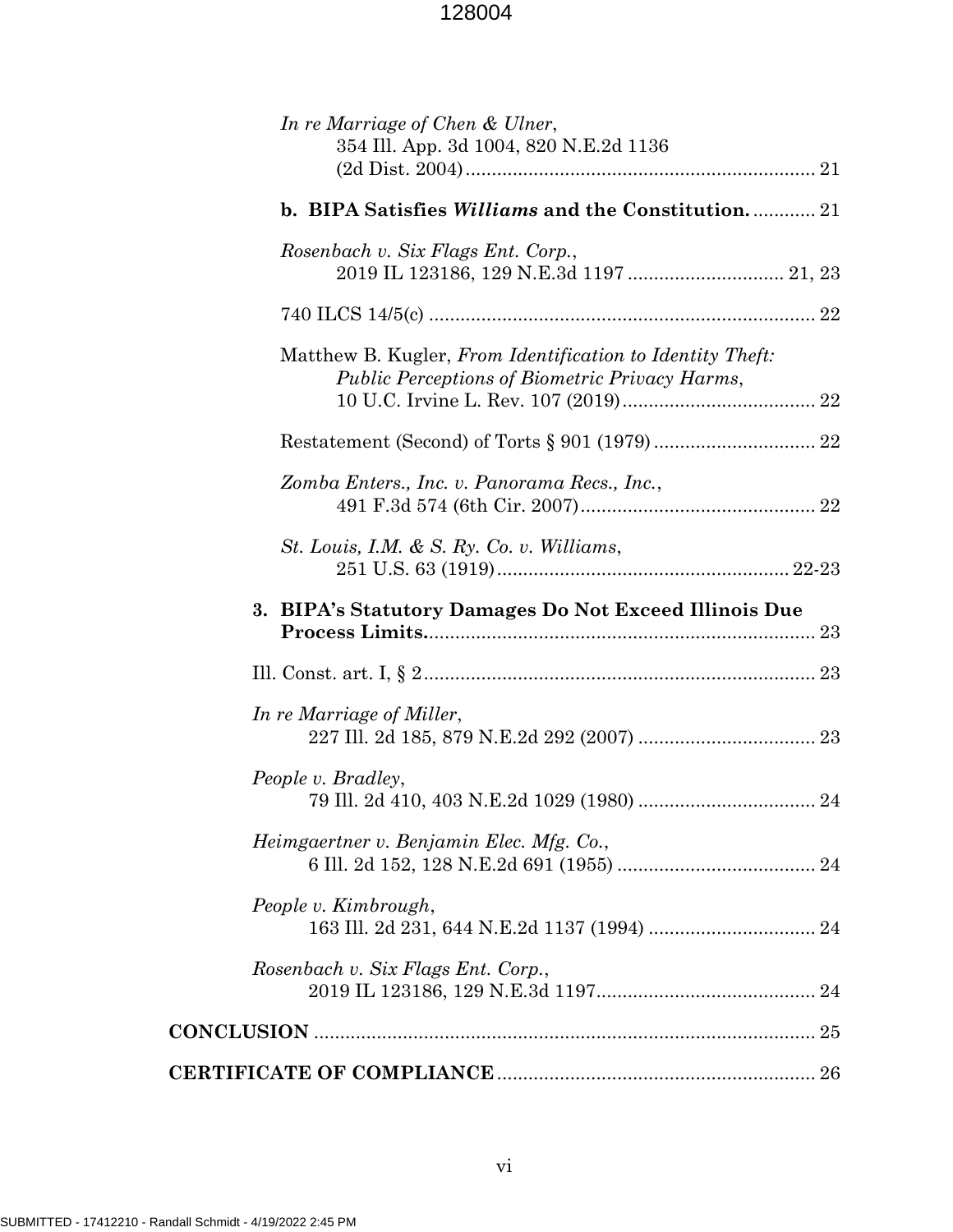The American Association for Justice ("AAJ") and the Employment Law Clinic of the University of Chicago Law School's Edwin F. Mandel Legal Aid Clinic ("Employment Law Clinic") respectfully submit this brief as *amici curiae* in support of Plaintiff-Appellee Latrina Cothron ("Ms. Cothron").

#### **STATEMENT OF INTEREST OF THE** *AMICI CURIAE*

The AAJ is a national, voluntary bar association established in 1946 to strengthen the civil justice system, preserve the right to trial by jury, and protect access to the courts for those who have been wrongfully injured. With members in the United States, Canada, and abroad, AAJ is the world's largest trial bar. AAJ's members primarily represent plaintiffs in personal injury actions, employment rights cases, consumer cases, and other civil actions. Throughout its 75-year history, AAJ has served as a leading advocate of the right of all Americans to seek legal recourse for wrongful injury.

The Employment Law Clinic has represented indigent clients, served as advocates for people typically denied access to justice, and worked to reform the legal system to be more responsive to the interests of the poor for over forty years. In that time, the Employment Law Clinic's dedicated attorneys and law students have represented hundreds of plaintiffs in individual cases and thousands in class action lawsuits.

*Amici curiae*, AAJ and the Employment Law Clinic, have a special interest in seeing that rights of workers are respected and protected. This case involves an issue of significant importance to the rights of workers to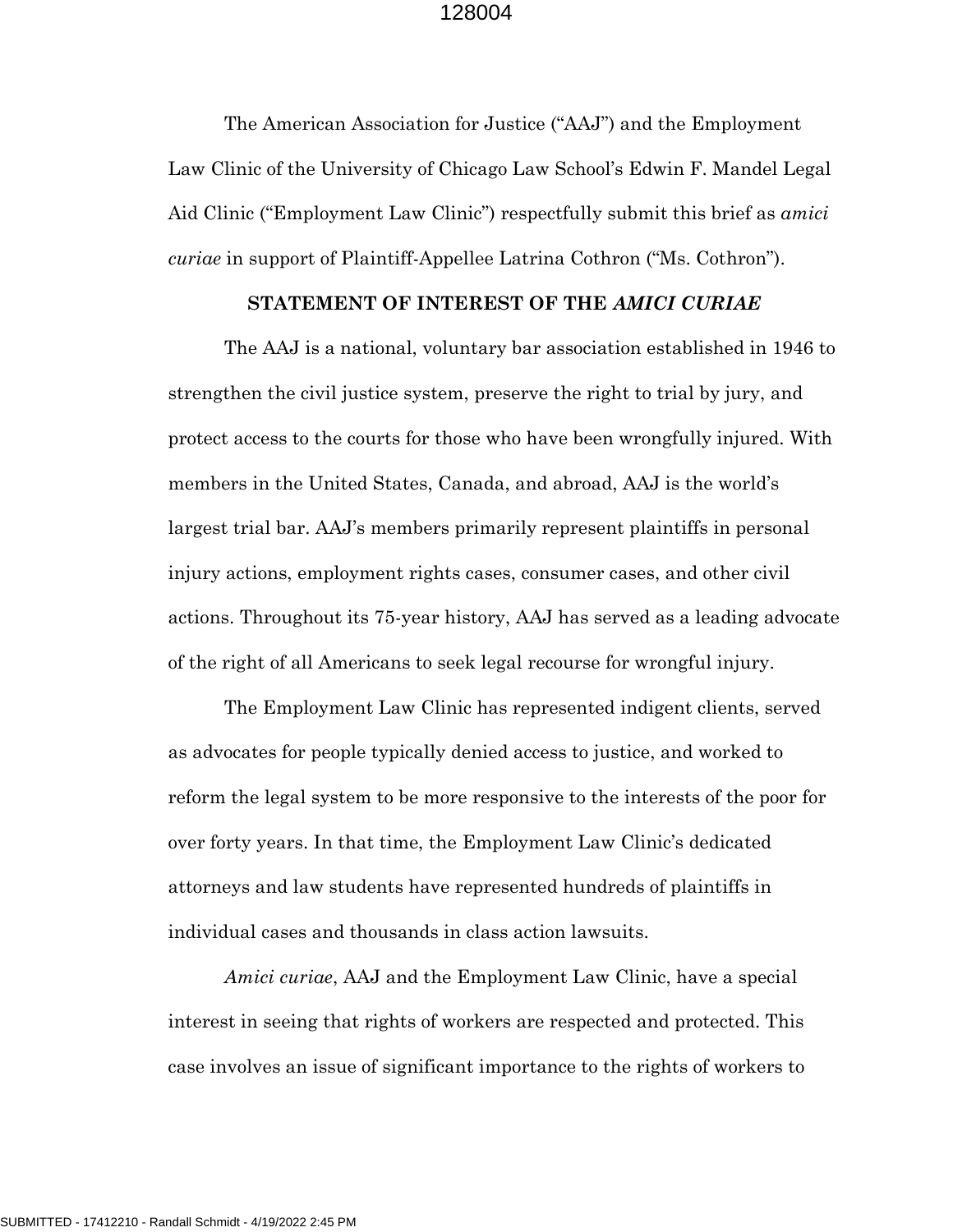protect their biometric data from capture and dissemination without their consent. The *amici* have a strong interest in ensuring that workers who are injured by violations of the Illinois Biometric Information Privacy Act (BIPA), 740 ILCS 14/1 *et seq.*, are able to pursue their claims in court.

#### **INTRODUCTION**

The Illinois legislature passed BIPA "in 2008 to help regulate 'the collection, use, safeguarding, handling, storage, retention, and destruction of biometric identifiers and information.'" *Rosenbach v. Six Flags Ent. Corp.*, 2019 IL 123186, ¶ 19, 129 N.E.3d 1197, 1203 (quoting 740 ILCS 14/5(g)). BIPA requires that a private entity obtain consent before collecting someone's biometric information. 740 ILCS 14/15(b). White Castle System, Inc. ("White Castle") began to require its employees "to scan their finger-prints to access pay stubs and work computers" shortly after Ms. Cothron started in 2004. *Cothron v. White Castle Sys., Inc.*, 20 F.4th 1156, 1159 (7th Cir. 2021) (*Cothron II*). Despite the passage of BIPA, White Castle did not change its practices or attempt to obtain consent from its employees until a decade later, in 2018. *Ibid.*

Ms. Cothron filed her complaint in the Circuit Court of Cook County against White Castle and Cross Match Technologies, Inc. ("Cross Match").  $(R1-1$  at  $3-26.$ <sup>1</sup> Cross Match removed the case to federal court under the

 $\overline{a}$ 

<sup>&</sup>lt;sup>1</sup> Consistent with White Castle's brief, all "R\_\_" citations refer to documents on the federal district court docket that are not included in White Castle's Appendix.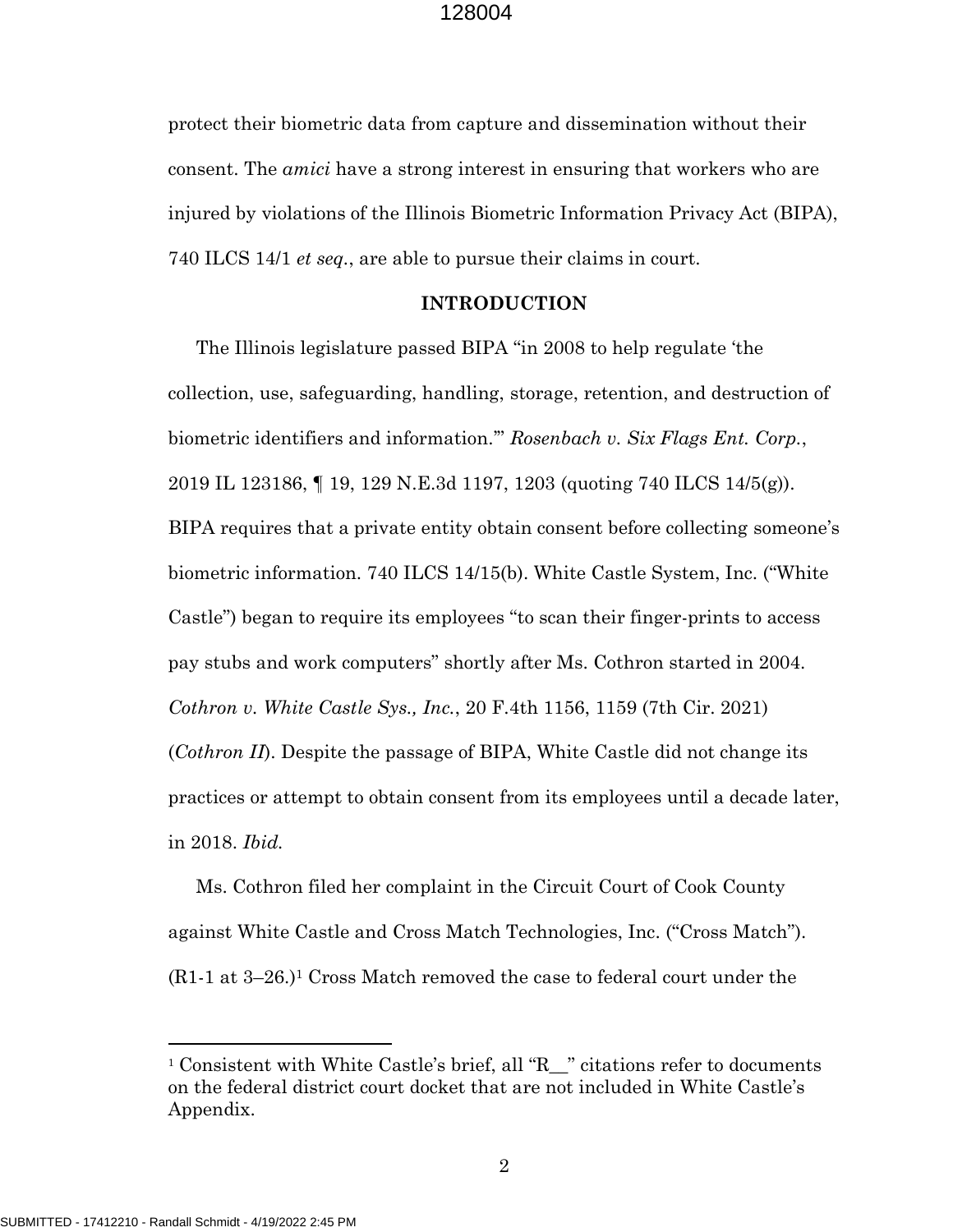Class Action Fairness Act (CAFA), 28 U.S.C. §§ 1332(d), 1453. (R1 at ¶¶ 15– 17.) To do so, Cross Match needed to satisfy the \$5 million amount in controversy requirement. Cross Match admitted, however, that "Plaintiff ha[d] not alleged the amount of damages."  $(R1$  at  $\P$  15.) Therefore, Cross Match assumed that Ms. Cothron and the other class members were seeking \$5,000 for each separate fingerprint scan. (R1 at ¶ 17.) *See Cothron II*, 20 F.4th at 1159 (noting removal). This is the only way for a class of "hundreds" of employees to reach the required threshold. (R1-1 at 80 n.2.)

White Castle and Cross Match moved for judgment on the pleadings, arguing that the cause of action accrued upon the first unauthorized collection of biometric information after BIPA was passed. (R120 at 7; *see also* R118 at 26.) The District Court for the Northern District of Illinois held that each fingerprint scan was a separate violation. *Cothron v. White Castle Sys., Inc.*, 477 F. Supp. 3d 723, 731 (N.D. Ill. 2020) (*Cothron I*)*.* The Seventh Circuit, on an interlocutory appeal, then certified the question of when a cause of action under BIPA accrues to this Court. *Cothron II*, 20 F.4th at 1166. This Court accepted the certified question. The issue before the Court is whether a violation of BIPA occurs only once when the employer first captures and/or discloses biometric information without consent, or, alternatively, whether a new violation accrues each time the employer captures and/or discloses biometric information without the employee's consent. *Id.* at 1167.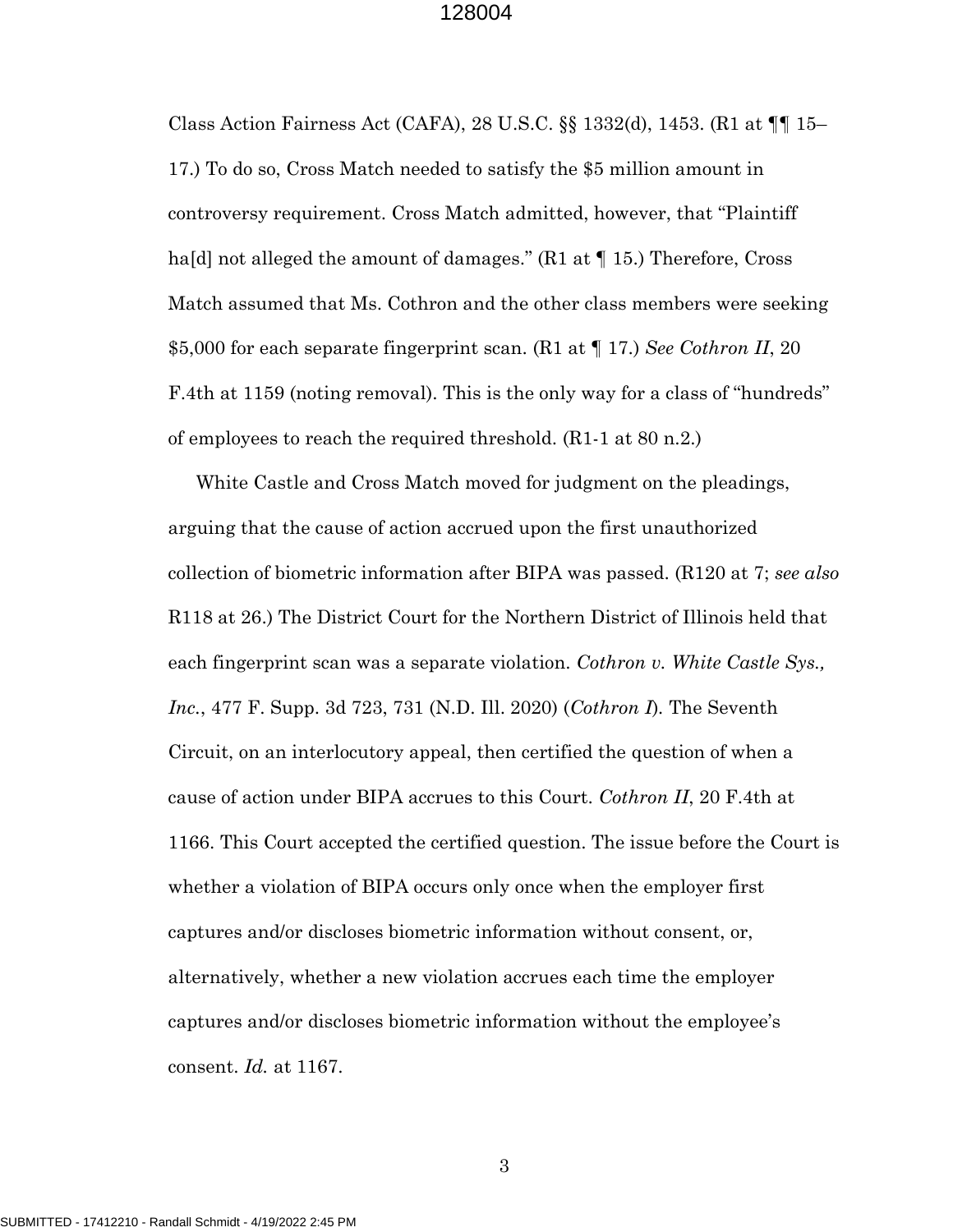This Court should use the continuing violation concept to determine when the statute of limitations runs for BIPA claims. BIPA claims fit the animating principles of the continuing violation doctrine because BIPA violations are continuing unlawful acts. *See Feltmeier v. Feltmeier*, 207 Ill. 2d 263, 279–80, 798 N.E.2d 75, 89 (2003). Additionally, a continuing violation analysis interprets the language of the statute in a way that avoids unjust results. *See Cunningham v. Huffman*, 154 Ill. 2d 398, 405–06, 609 N.E.2d 321, 325 (1993). White Castle and its *amici* suggest that the Court use a single-publication analysis instead of a continuing violation analysis. Retail Litig. Ctr.'s Br. at 31–33 (citing *Blair v. Nevada Landing Partnership*, 369 Ill. App. 3d 318, 859 N.E.2d 1188 (2d Dist. 2006)). By the plain language of the statute, however, BIPA violations are not publication torts. Additionally, reliance on *Blair*, which interpreted the Illinois Right to Publicity Act (IRPA), 765 ILCS 1075/1 *et seq.*, is misplaced because IRPA is materially different from BIPA: the two acts serve different purposes and protect different kinds of rights.

White Castle's first-scan accrual interpretation would provide employers with no incentive to comply with BIPA. If an employer impermissibly collects biometric information, the employer can simply wait for the statute of limitations to run. The employer is free to continue collecting employees' biometric information with impunity. The employer would have no incentive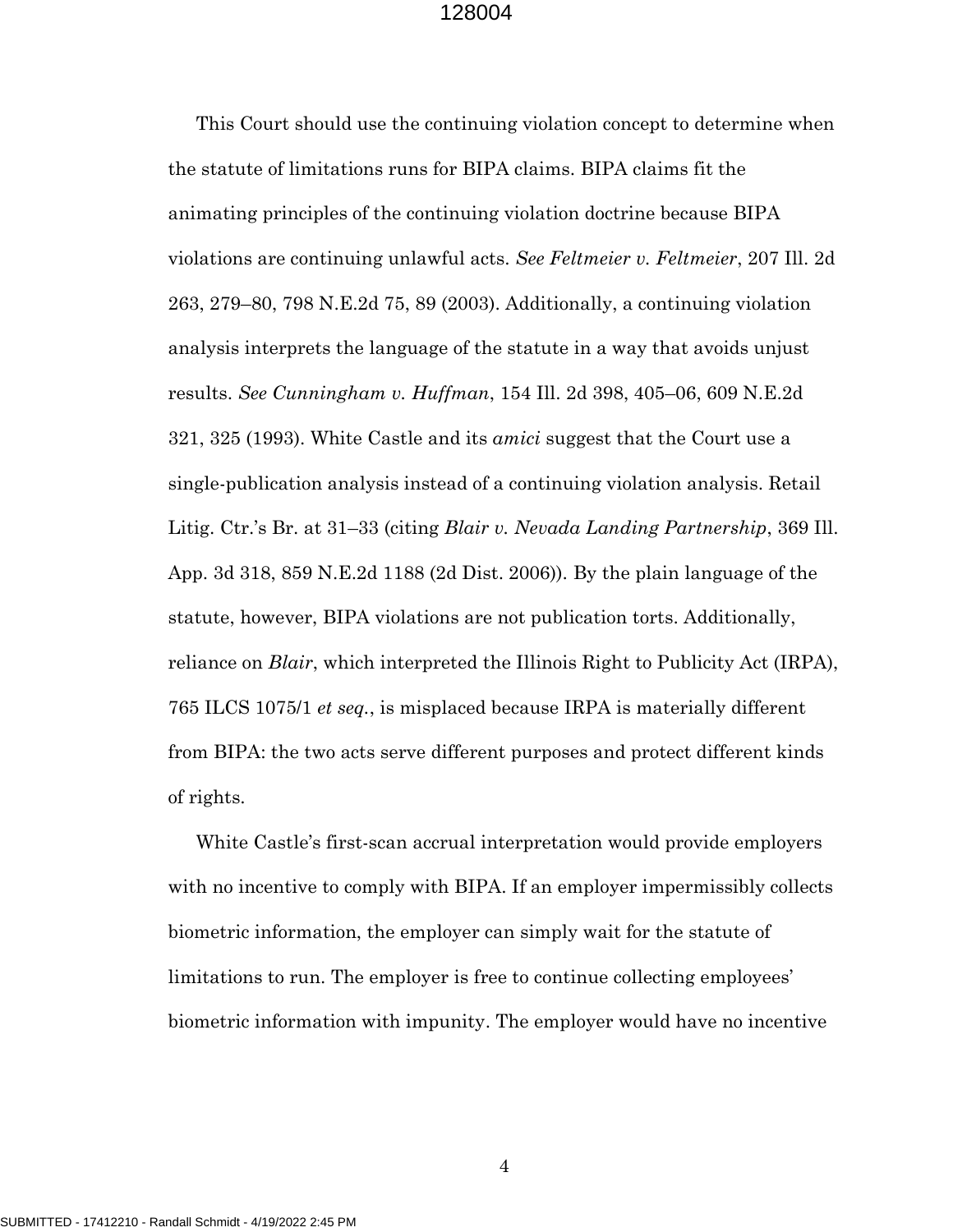to seek permission from its employees. The Illinois legislature could not have intended to create such flimsy protection for such an important interest.

The issue of damages is not part of the certified question and need not be addressed in order to resolve this dispute. Moreover, the potential damages are not as dire as White Castle and its *amici* claim. Ms. Cothron has never sought, and does not currently seek, statutory damages for each scan. This is a figment of White Castle's imagination, invented to stoke fears and create grounds for removal. A continuing violation analysis considers the individual scans to be part of a long-lasting violation resulting in a single award of statutory damages.

This Court need not, and should not, address the constitutional issues allegedly arising from the damages provision. If the Court, however, does reach the constitutional question, it should uphold BIPA's validity. BIPA's statutory damages exceed neither the United States nor the Illinois constitutions. BIPA's liquidated damages are statutory damages, not punitive damages. As statutory damages, the consideration is whether the penalty is unreasonable and disproportionate to the offense. *See St. Louis, I.M. & S. Ry. Co. v. Williams*, 251 U.S. 63, 66–67 (1919). This is a threshold BIPA easily clears, given the irreversible harm caused by the compromise of an individual's biometric information. Given this vital interest, there is no obvious error that warrants deviating from BIPA's plain language.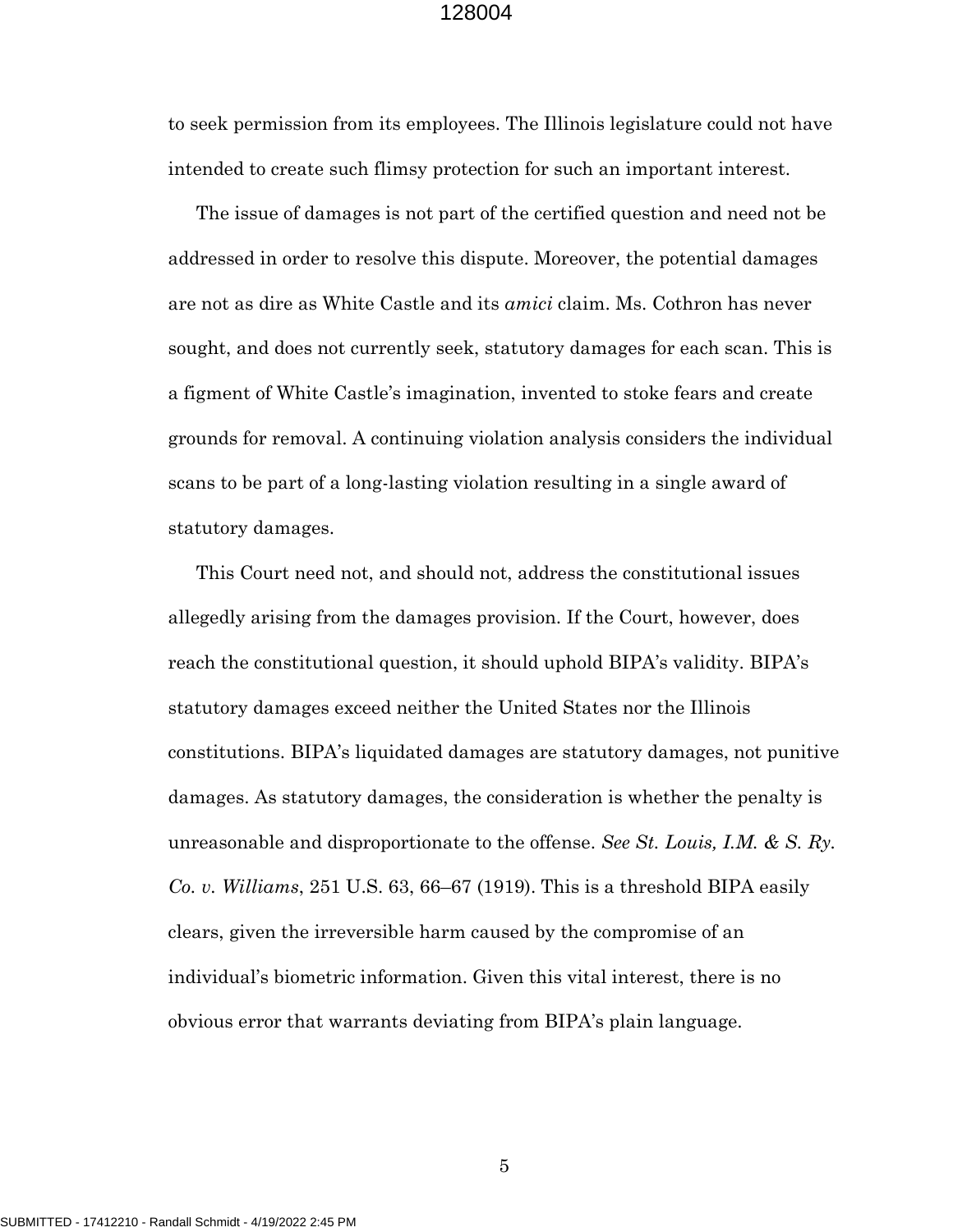#### **ARGUMENT**

#### **I. BIPA Violations Accrue Upon the Last Unlawful Act.**

This Court should use the continuing violation concept to determine when the statute of limitations runs for BIPA claims. Under the continuing violation doctrine, a BIPA violation accrues upon the last unlawful act. The violation begins with the first fingerprint scan without consent and continues until a) the employer stops collecting biometric information or b) the employee gives consent. The statute of limitations starts running when one of these two events occurs.

#### **A. BIPA Violations are Continuing Violations.**

A continuing violation occurs when there are "continuing unlawful acts and conduct, not by continual ill effects from an initial violation." *Feltmeier*, 207 Ill. 2d at 278, 798 N.E.2d at 85 (citations omitted); *cf. National Railroad Passenger Corp. v. Morgan*, 536 U.S. 101, 118 (2002) (holding that "the incidents constituting a hostile work environment are part of one unlawful employment practice"). "A single overt act" fails the test. *Feltmeier*, 207 Ill. 2d at 278, 798 N.E.2d at 85*.* Rather, the unlawful conduct must be viewed "as a continuous whole." *Id.* at 279, 798 N.E.2d at 86. The statute of limitations begins on "the date of the last injury suffered or when the tortious acts cease." *Id.* at 284, 798 N.E.2d at 89. Significantly, the purpose of statutes of limitations is "not to shield a wrongdoer," which is what alternative interpretations of BIPA would do. *Id.* at 283, 798 N.E.2d at 88 (citing *Tom*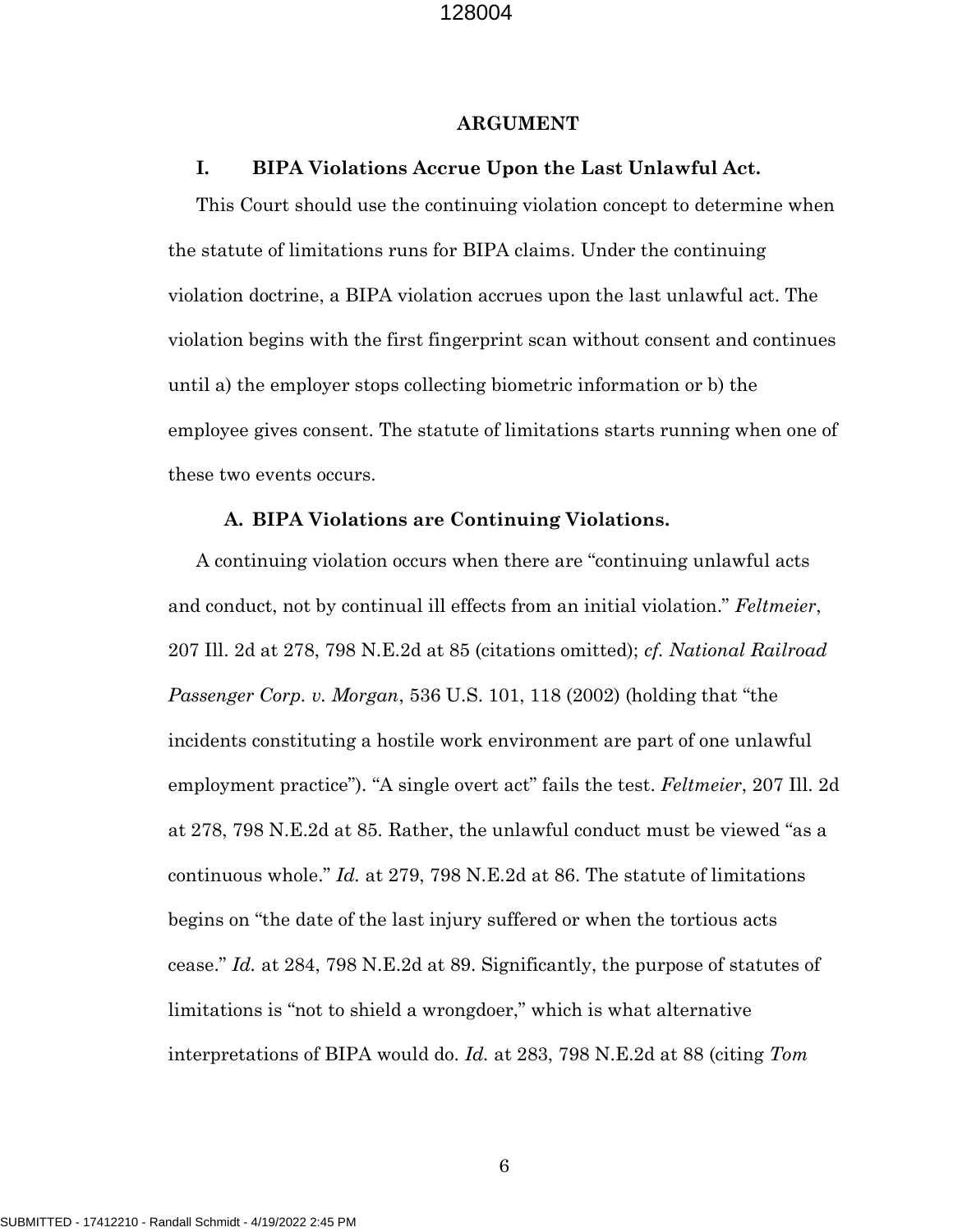*Olesker's Exciting World of Fashion, Inc. v. Dun & Bradstreet, Inc.,* 61 Ill. 2d 129, 137, 334 N.E.2d 160, 164 (1975)).

It is important to look to the relevant statute for guidance. *Watson v. Legacy Healthcare Fin. Servs., LLC*, 2021 IL App (1st) 210279, ¶ 69 (citing *Feltmeier*, 207 Ill. 2d at 280, 798 N.E.2d at 86); *see Belleville Toyota, Inc. v. Toyota Motor Sales, U.S.A., Inc.*, 199 Ill. 2d 325, 347, 770 N.E.2d 177, 191 (2002). BIPA clearly applies "to any information, regardless of how it is captured," 740 ILCS 14/10, meaning that each new capture is an unlawful act. *See Watson*, 2021 IL App (1st) 210279, ¶ 53 ("There is no modifier limiting 'collect' or 'capture'; thus, the requirements apply to each and every collection and capture.'").

#### **1. White Castle's Conduct Was Continually Unlawful.**

Each new fingerprint scan is necessarily a new collection—even if only one original copy is stored in the system—because BIPA distinguishes between "collection" and "storage." Every fingerprint scan is an "active step" taken by the employer to "collect or otherwise obtain biometric data." *Heard v. Becton, Dickinson & Co.*, 524 F. Supp. 3d 831, 841 (N.D. Ill. 2021). The scans are part of the employer's ongoing failure to perform its duties under BIPA, causing a recurring injury. *See Roark v. Macoupin Creek Drainage Dist*., 316 Ill. App. 3d 835, 847, 738 N.E.2d 574, 585 (4th Dist. 2000) ("the ongoing failure to keep the drain system functional was an ongoing violation"); *see also Gredell v. Wyeth Lab'ys, Inc*., 346 Ill. App. 3d 51, 59, 803 N.E.2d 541, 547 (1st Dist.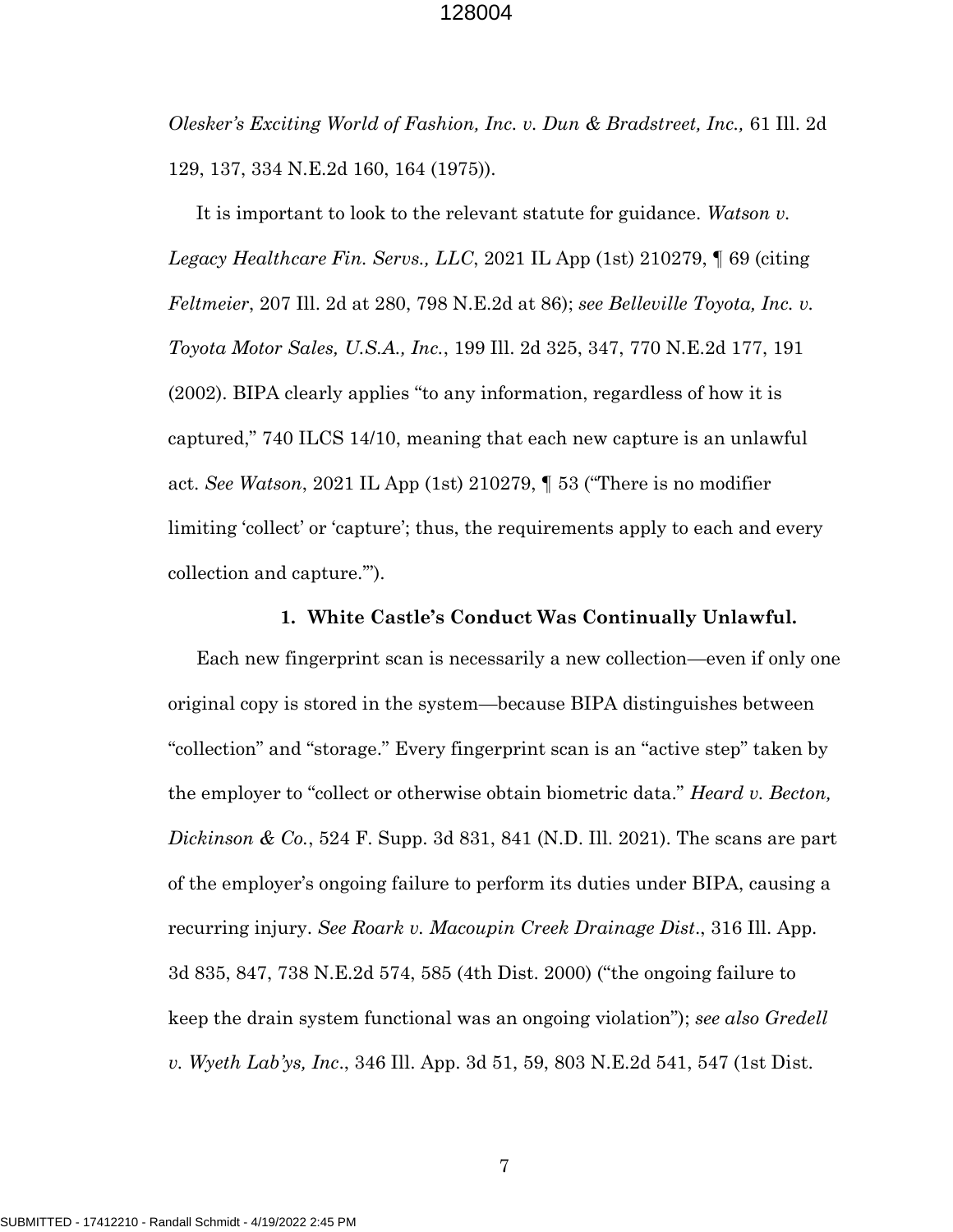2004) (noting the continuous nature of fraudulent misrepresentations and that the violation ended when the product was taken off the market).

White Castle's *amici* incorrectly suggest that any effects of an alleged BIPA violation accrue immediately upon the initial scan or transmission. Retail Litig. Ctr.'s Br. at 31. The *amici* argue that BIPA violations encompass "continual effect[s] from an initial violation" rather than "continuing unlawful acts and conducts," such that "the statute begins to run on the date the defendant invaded the plaintiff's interest and inflicted injury." *Feltmeier*, 207 Ill. 2d at 279–80, 798 N.E.2d at 85. This interpretation is misguided.

# **2. A Continuing Violation Analysis Avoids Unjust Results.**

In interpreting the statute, the Court should avoid "unjust results." *Cunningham*, 154 Ill. 2d at 405, 609 N.E.2d at 325. The purpose behind having a statute of limitations is "to prevent stale claims, not to preclude claims before they are ripe for adjudication . . . and certainly not to shield a wrongdoer." *Feltmeier*, 207 Ill. 2d at 283, 798 N.E.2d at 88.

If White Castle's first-scan accrual analysis applies, then defendants once the statute of limitation passes—are free to continue collecting employees' biometric information (for instance, fingerprint scanning) in perpetuity without employees' consent, because all suits would be timebarred. White Castle's proposed interpretation allows employers to escape all liability under BIPA simply by waiting out the statute of limitations, after which they can do anything with employees' biometric information,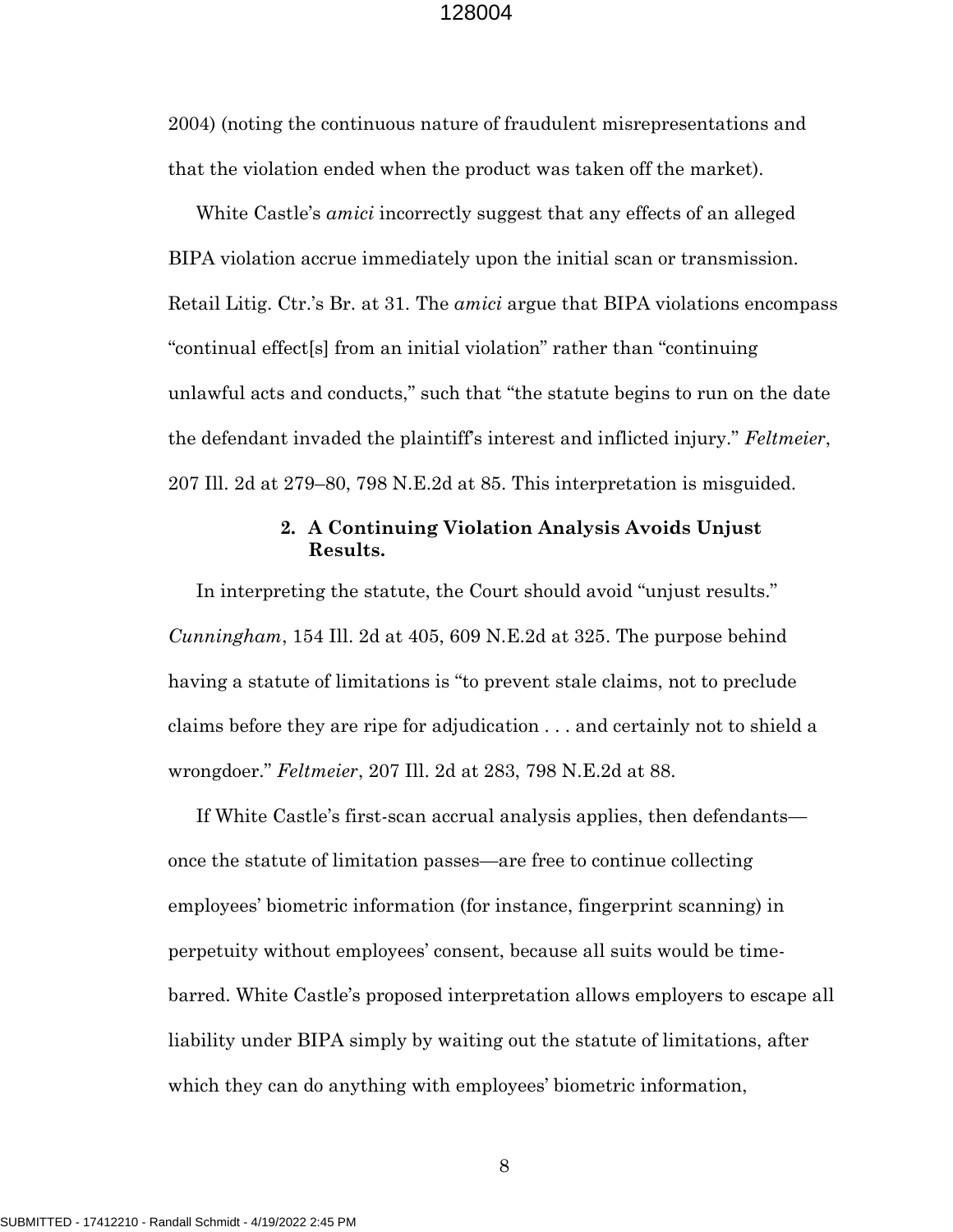regardless of whether they receive consent. Allowing such a result clearly produces an unjust result that directly contradicts BIPA's expressed regard for the importance of biometric information and its unique risks.

#### **B. White Castle Misconstrues the Nature of BIPA Violations.**

# **1. The Single-Publication Analysis Does Not Apply to BIPA.**

White Castle's *amici* rely on *Blair v. Nevada Landing Partnership*, 369 Ill. App. 3d 318, 859 N.E.2d 1188 (2d Dist. 2006), as support for not adopting a continuing violation analysis. Retail Litig. Ctr.'s Br. at 31–33. In *Blair*, the court used a single publication analysis to hold that the claim accrued on the first publication date: later publications of the plaintiff's photograph were "continual effects" of the initial overt act. 369 Ill. App. 3d at 324, 859 N.E.2d at 1193. The analysis in *Blair*, which dealt with a claim under IRPA, cannot apply in this case. BIPA and IRPA are fundamentally different statutes. Moreover, because BIPA claims—unlike the violation in *Blair*—are not limited to publication, a single-publication analysis is inappropriate.

There is no blanket rule for when a continuing violation analysis should apply to a tort case, so the result should be "based on interpretation of the language contained in the" relevant statute. *Belleville Toyota*, 199 Ill.2d at 347, 770 N.E.2d at 191. Therefore, the Court's analysis of whether the continuing violation doctrine applies to BIPA should be limited to the language of BIPA. Comparisons to other statutes, such as IRPA, have no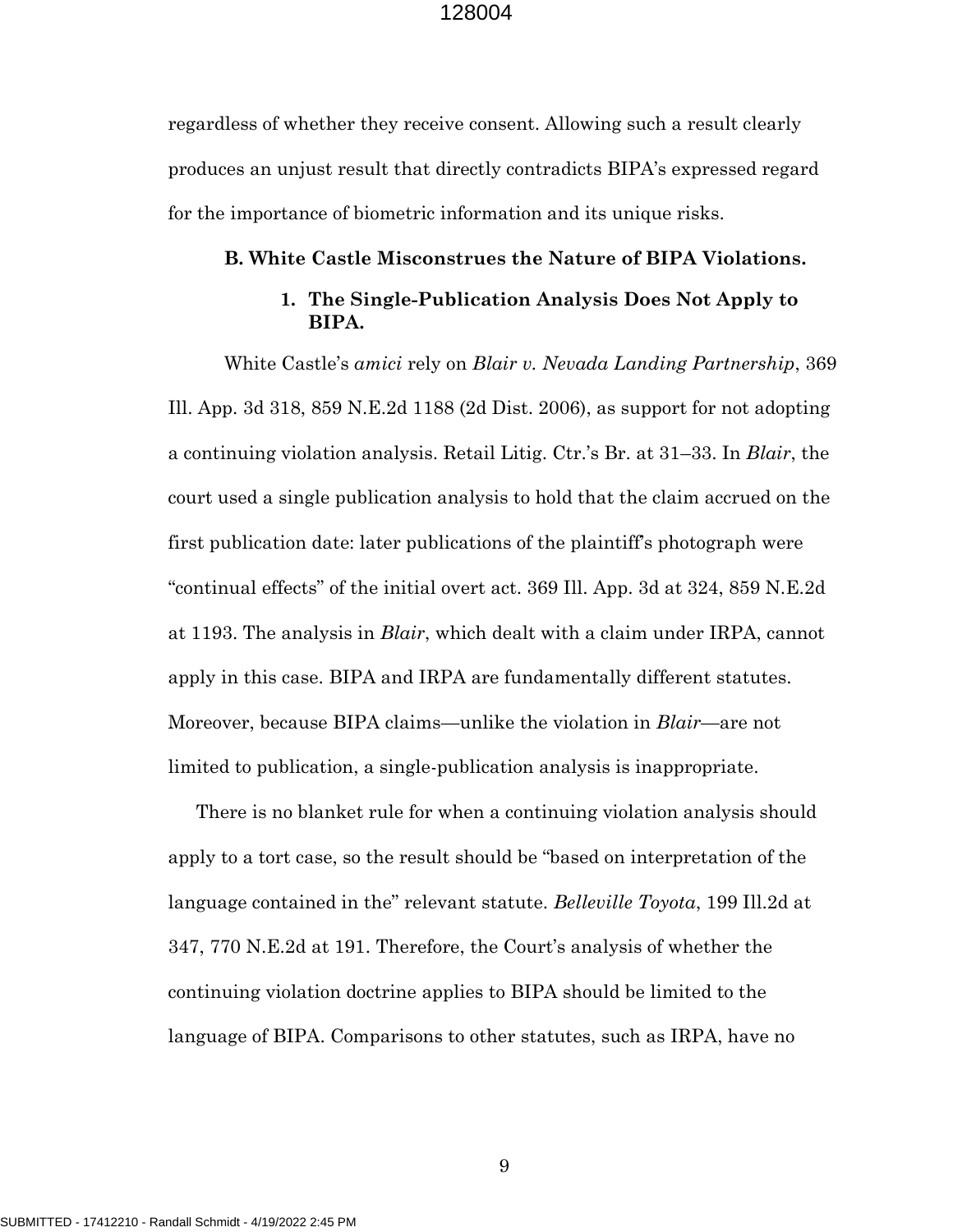bearing on whether the continuing violation doctrine applies to BIPA violations.

First, BIPA and IRPA serve different purposes and protect different kinds of rights. Unlike IRPA, which concerns "property rights that are freely transferable," 765 ILCS 1075/15, BIPA protects biometric rights that "are inherently not transferable." *Watson*, 2021 IL App (1st) 210279, ¶ 70. IRPA recognizes an individual's right to privacy as the "right to control and to choose . . . how to use an individual's identity for *commercial purposes*." 765 ILCS 1075/10 (emphasis added). By contrast, as the legislature noted in the BIPA text, "[b]iometrics are unlike other unique identifiers . . . once compromised, the individual has no recourse, is at heightened risk for identity theft, and is likely to withdraw from biometric-facilitated transactions." 740 ILCS 14/5(c). Section 15(c) of BIPA is the only provision that discusses the commercial sale of biometric information. 740 ILCS 14/15(c). The existence of other non-commercial provisions regulating retention, collection, disclosure, and destruction of biometric information reinforces the idea that BIPA, compared to IRPA, is a much broader and fundamentally different statute.

Second, a single-publication analysis cannot apply to BIPA claims because BIPA claims are not purely publication torts. The *Blair* court concluded that because *Blair* concerned a publication tort, "defamation and privacy actions are 'complete at the time of the first publication, and any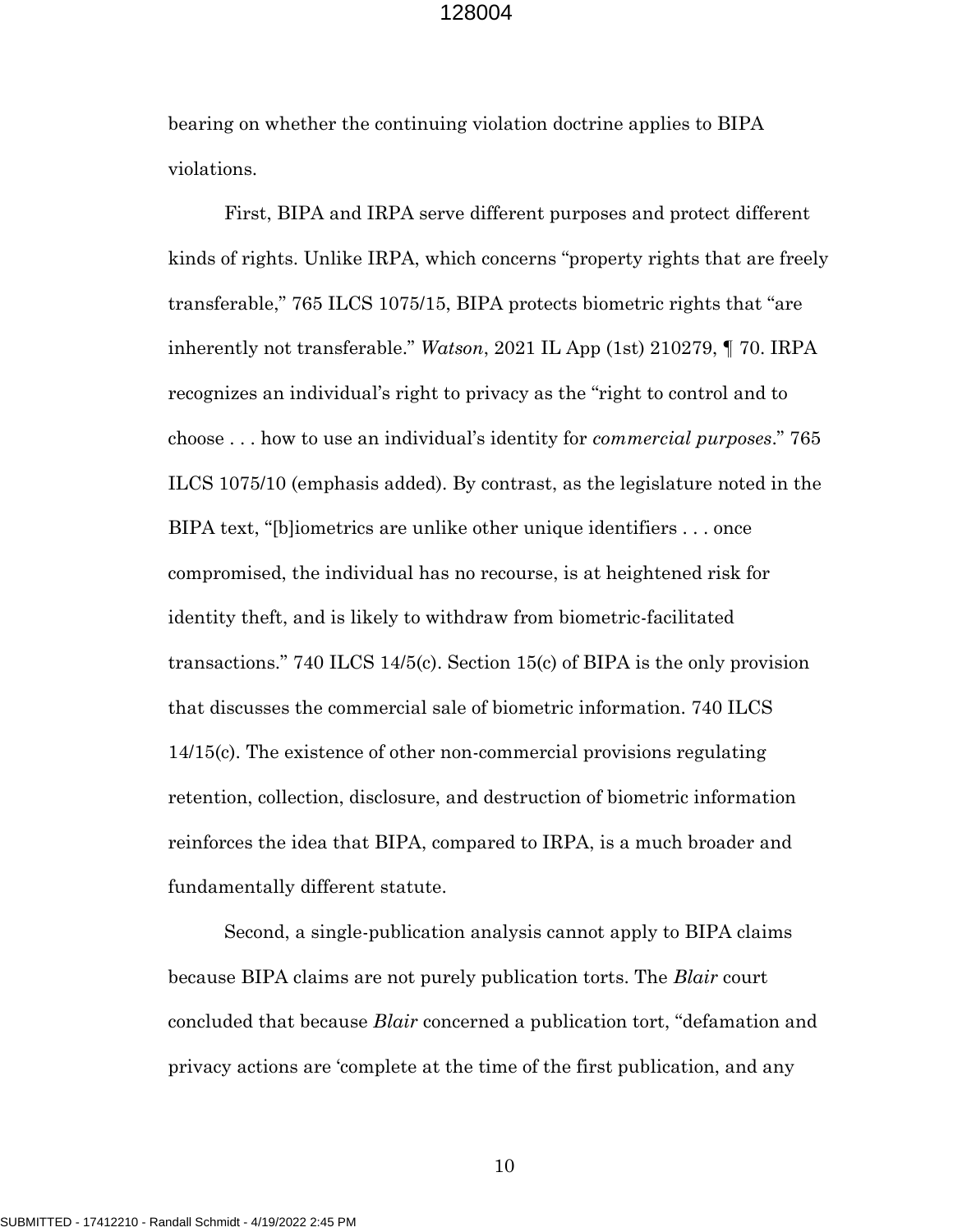subsequent [ ] distributions of copies of the original publication are of no consequence to the creation [ ] of a cause of action." *Blair*, 369 Ill. App. 3d at 324–25, 859 N.E.2d at 1193 (citation omitted) (emphasis deleted). The continuing violation doctrine did not apply under a single-publication analysis because the first publication of plaintiff's image was one overt act. Subsequent publications were merely continual effects of that first publication. *Blair*'s denial of the continuing violation claim—based on a single-publication analysis—has no relevance here, however, because BIPA claims cover much more than publication.

Courts have consistently held that a violation of BIPA does not necessarily constitute a publication. The Circuit Court in *Robertson v. Hostmark Hospitality Group, Inc.* held that publication is not a "necessary element for a person to be aggrieved by a violation of the BIPA statute." No. 18-CH-5194, 2019 WL 8640568, at \*3 (Cir. Ct. Cook Cty. Jul. 31, 2019). A claim alleging a BIPA statutory violation is distinct from an action alleging publication of matter that violates the right to privacy. *Id.* at \*3 ("[W]e are dealing with an action for a violation of the BIPA statute and not an action for slander, libel, or for the publication of matter violating the right to privacy."). In *Stauffer v. Innovative Heights Fairview Heights, LLC*, the court reiterated *Robertson*'s reasoning: it rejected the defendant's argument that BIPA violations were essentially invasion of privacy claims related to the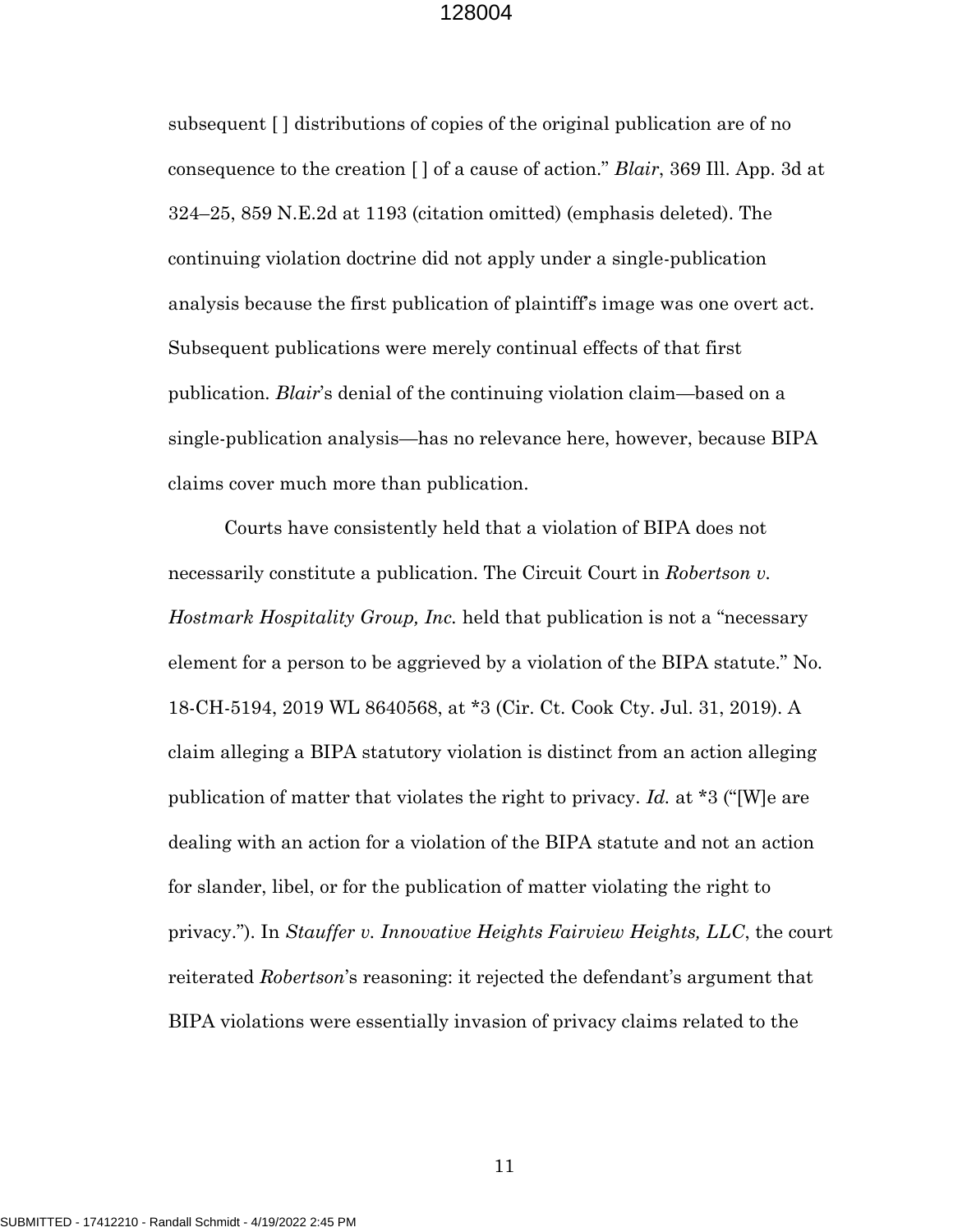publication of matter violating the right of privacy. 480 F. Supp. 3d 888, 904 (S.D. Ill. 2020).

Reading a publication requirement into BIPA claims, in order to apply a single-publication analysis, would misconstrue the plain language of the statute. BIPA regulates "the collection, use, safeguarding, handling, storage, retention, and destruction of biometric identifiers and information." 740 ILCS 14/5(g). Although use of biometric information—such as disclosure of information—could encompass "publication," there is no publication element to storing, retaining, or destroying biometric information. Using a singlepublication analysis, based on a finding that BIPA violations are publication torts, would wrongly collapse BIPA's enumerated purposes into a single purpose of regulating "usage." To avoid wrongly conflating BIPA violations with torts dealing purely with publication, the Court should not use a singlepublication accrual analysis.

# **2. White Castle's Interpretation Is Inconsistent with the Plain Language of BIPA.**

The plain language of the statute prevents reading BIPA claims as accruing on an entity's "first" capture or collection. Most recently, the First District Appellate Court in *Watson* interpreted BIPA to mean that "an entity may not collect or capture without 'first' informing a subject and receiving a release." *Watson*, 2021 IL App (1st) 210279, ¶ 53. The court rejected defendants' attempt to "rewrite the statute so that it reads 'before an entity first collects or captures.'" *Ibid*. Because the word "first" in Section 15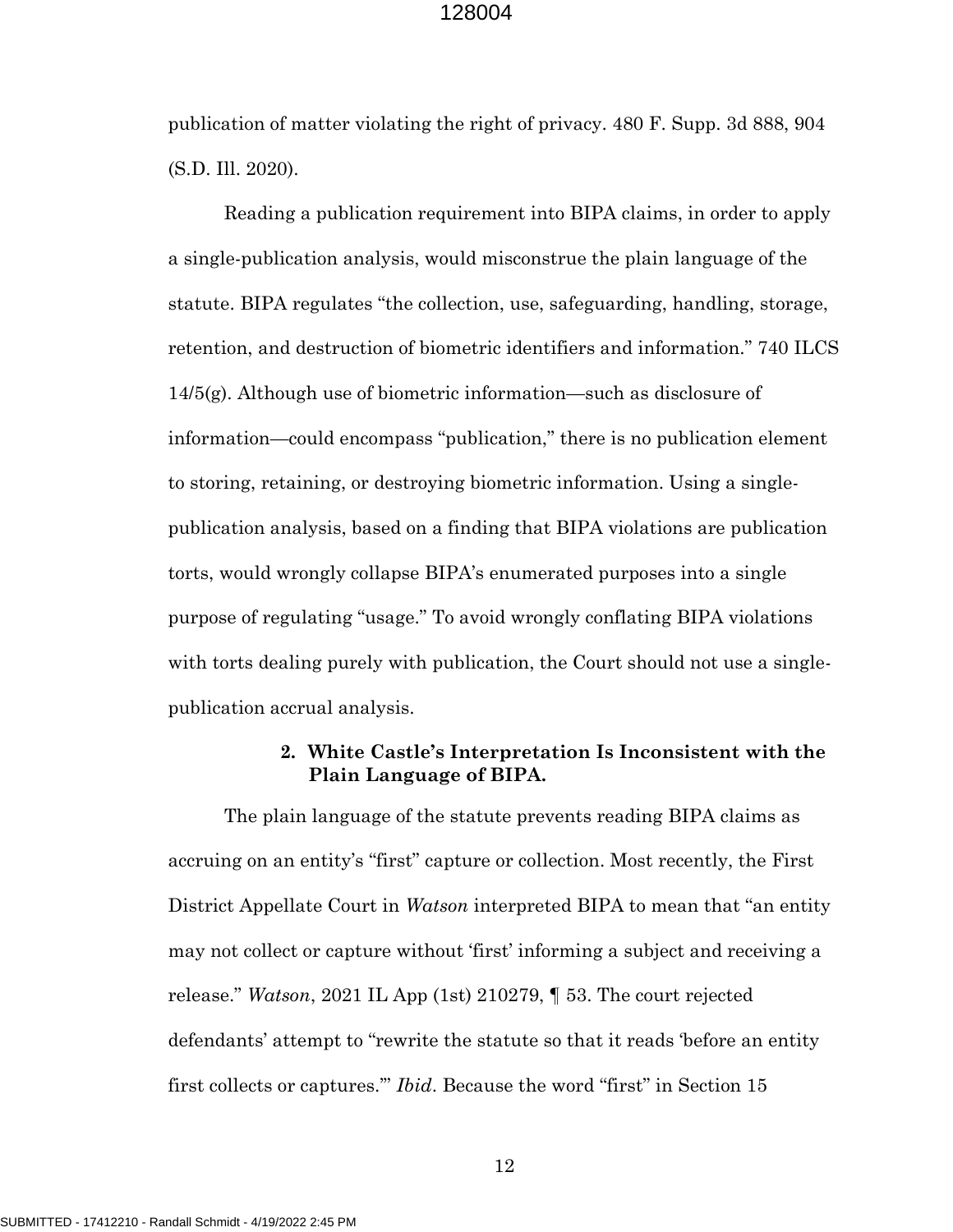"modifies the words 'informs' and 'receives," "[i]t modifies the entity's obligations, not the triggering actions." *Ibid.*

White Castle's attempt to limit BIPA injuries to the employer's initial unlawful act misconstrues the meaning and purpose of the statute. White Castle cites *West Bend Mutual Insurance Company v. Krishna Schaumburg Tan, Inc.* as holding that BIPA "protects a secrecy interest." Def.-Appellant's Br. at 16 (citing *West Bend Mut. Ins. Co. v. Krishna Schaumburg Tan, Inc.*, 2021 IL 125978, ¶ 46). Therefore, White Castle concludes that "[a] BIPA injury is, quite simply, the loss of control over and secrecy in one's biometrics without knowing consent." *Id.* at 16. Based on this definition, White Castle argues that a "single overt act" happens upon the initial loss of control over one's biometrics, and once that control is lost, the injury is complete. *Id.* at 17–18.

*West Bend*, however, dealt with a claim that the entity violated BIPA by disclosing biometric information to a third party. *West Bend*, 2021 IL 125978, ¶ 46. The *West Bend* Court found that BIPA "protects *a* secrecy interest" in relation to the claim at issue. *Ibid.* (emphasis added). White Castle wrongly generalizes *West Bend*'s analysis on Section 15(d) disclosure claims when it concludes that "[a] person cannot keep information secret from another person who already has it," and therefore once a party collects or discloses biometrics without complying with BIPA, the invasion of the plaintiff's interest and the plaintiff's injury "are one and the same." Def.-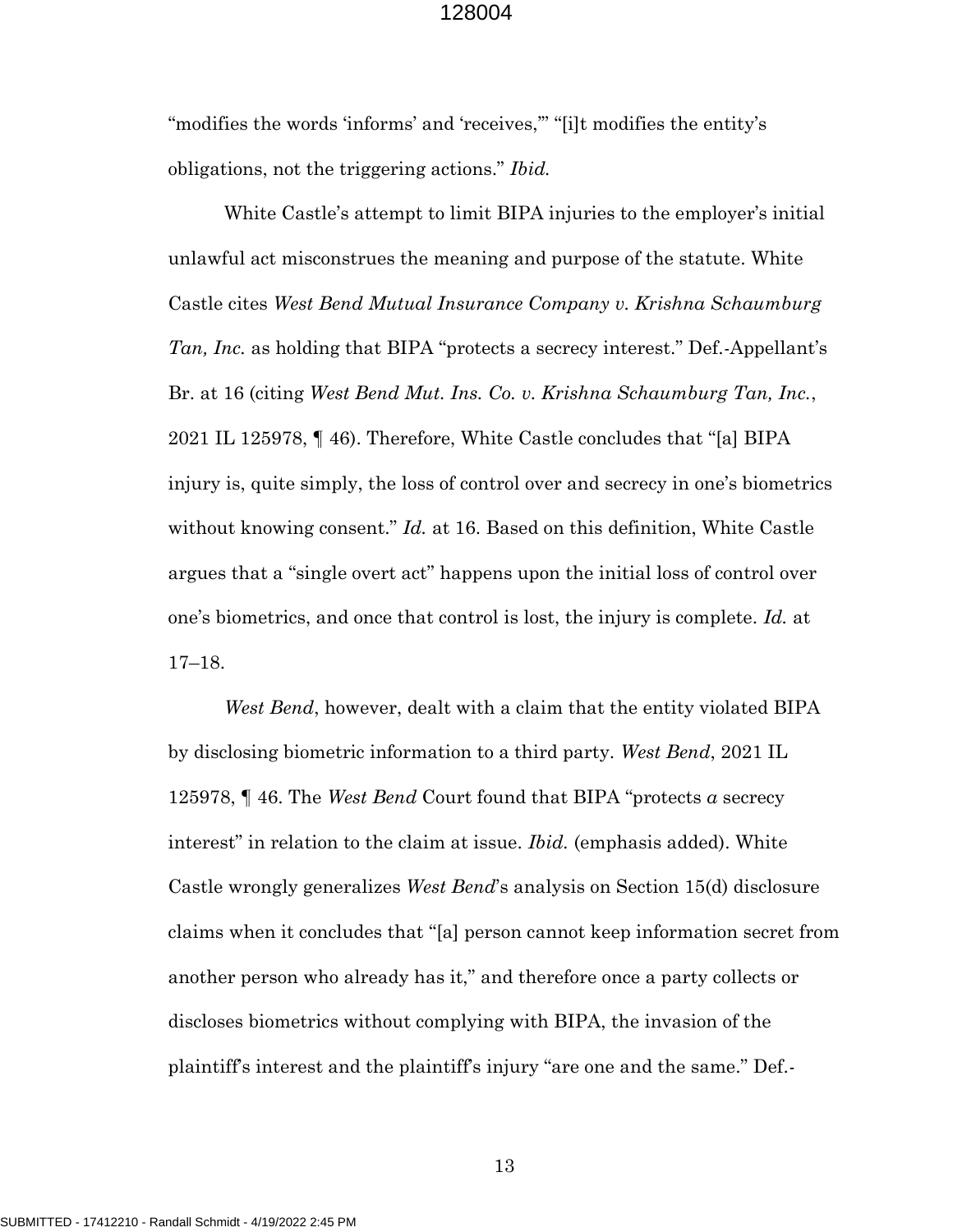Appellant's Br. at 18. The *West Bend* analysis should instead be limited to the facts at issue there because the *West Bend* Court addressed only one kind of BIPA violation—disclosure.

Holding that the injury is complete upon the first unlawful collection because secrecy is lost forever would make Section 15(b)(2)—which requires informing the person of the length of term for which the biometric information is stored, 740 ILCS 14/15(b)(2)—toothless. Consider an example where an entity informs a plaintiff that they are collecting fingerprint scans and storing them for one year, but actually stores them for ten years. Because the plaintiff believes that their biometrics have been destroyed after the first year, they fail to realize the company has violated Section 15(b)(2) until after the statute of limitations passes. White Castle's interpretation, where all secrecy has been lost and thus only the first collection accrues the claim, would bar any plaintiffs from recovering when companies violate their obligation to accurately inform people of how long their biometrics are stored for. This result directly contradicts BIPA's purpose in serving "public welfare, security, and safety." 740 ILCS 14/5(g).

Thus, because White Castle and its *amici* misconstrue the nature of BIPA violations and the purpose of the statute, the Court should use a continuing violation analysis instead of a single-publication or first-scan accrual analysis.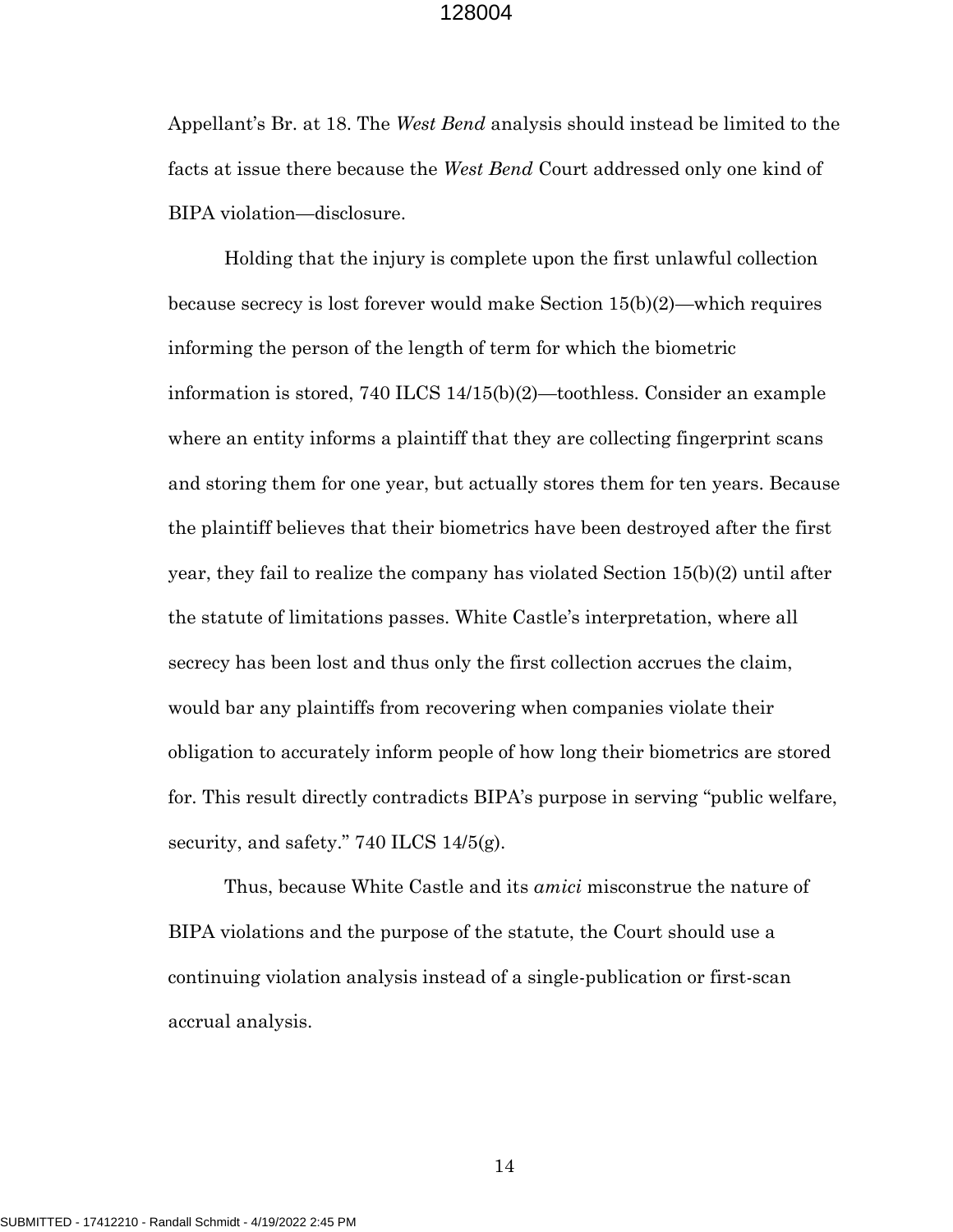#### **II. The Determination of Damages Is Not Before the Court.**

White Castle and its *amici*'s argument rests, in part, on policy concerns about the potential for large damages awards. Def.-Appellant's Br. at 39–49; Retail Litig. Ctr.'s Br. at 22–30; Ill. Chamber of Com.'s Br. at 8–12, 14–26; Ill. Mfr.'s Ass'n's Br. at 10–19. The proper calculation of damages, however, is not before the Court. The certified question depends on the interpretation of BIPA's claim-accrual provisions, 740 ILCS 14/15(b), (d), not its separate damages provisions, 740 ILCS 14/20. As the Seventh Circuit recognized, "the calculation of damages is separate from the question of claim accrual." *Cothron II*, 20 F.4th at 1165; *accord Watson*, 2021 IL App (1st) 210279, ¶ 66 (acknowledging that, when determining claim accrual, "[q]uestions relating to damages are not before us"). The Court should decide no more than is necessary.

Furthermore, a ruling for Ms. Cothron need not precipitate the parade of horribles that White Castle and its *amici* predict. Ms. Cothron has never sought, and does not seek, "catastrophic damages." Ill. Mfr.'s Ass'n's Br. at 2. Nor has any plaintiff in any BIPA action sought such dramatic relief. Rather, it was White Castle and its co-Defendant that alleged large potential damages as part of their strategy to remove the case to federal court under CAFA. (R1 at  $\P$  15–17.) White Castle raised the specter of punishing damages to obtain a federal forum and distract from the instant legal question of claim accrual. White Castle is purporting to solve a problem of its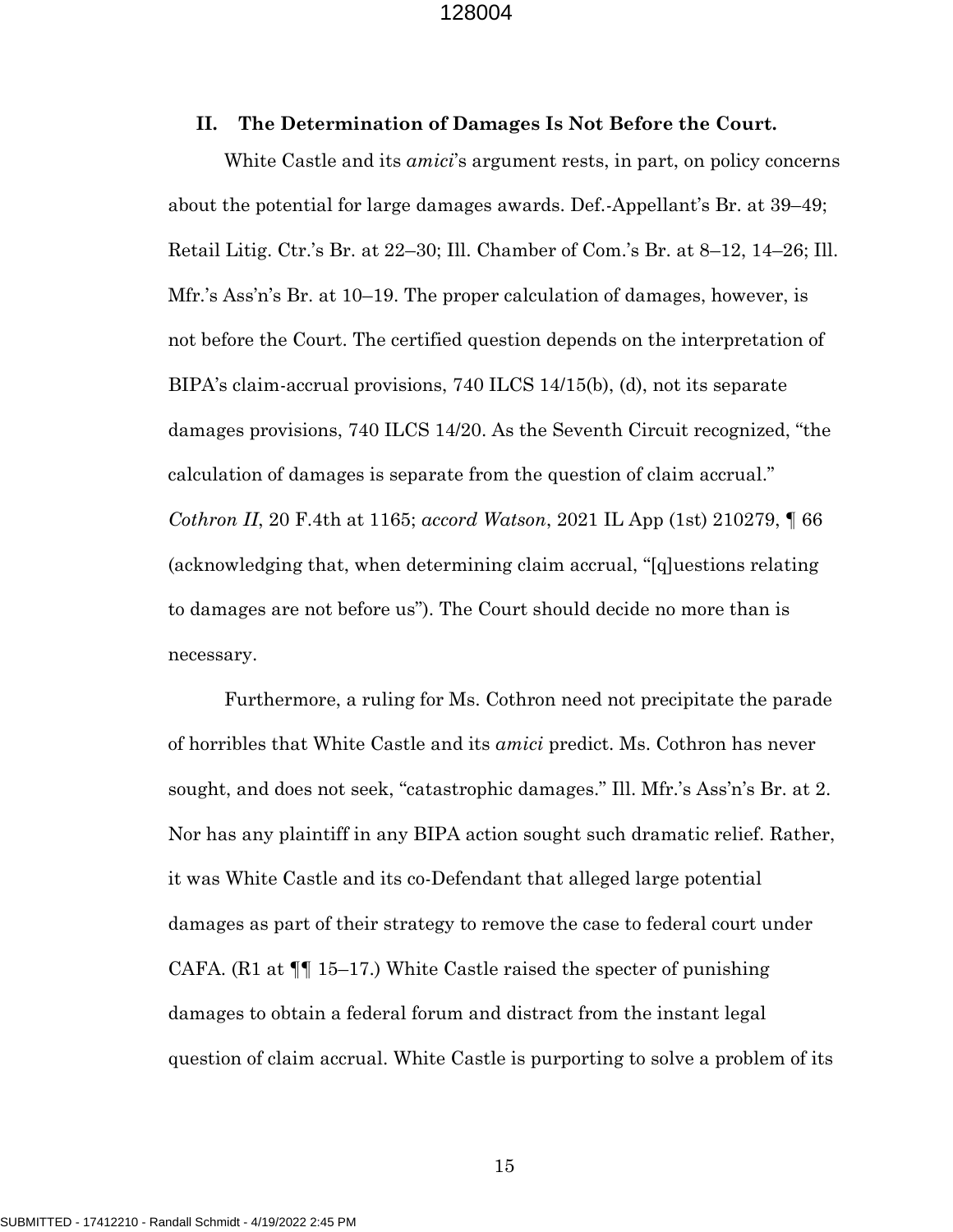own making. The Court should not let White Castle's legal strategy warp its interpretation of BIPA's plain language.

If the Court were to hold that collection and disclosure of the same fingerprints is a continuing violation, damages would not necessarily reach the stratosphere. If the repeated collection and disclosure of the same biometric information were a single, continuing violation, as discussed above, BIPA would only permit a single award of statutory damages.

# **III. BIPA's Damages Provisions Do Not Raise Constitutional Concerns.**

### **A. Constitutional Questions Are Not Properly Before the Court.**

White Castle and its *amici* ask the Court to interpret BIPA narrowly to avoid constitutional issues allegedly arising from its damages provisions. Def.-Appellant's Br. at 42–46; Retail Litig. Ctr.'s Br. at 26–30; Ill. Chamber of Com.'s Br. at 17–18. The issue of BIPA's constitutionality, however, is a discrete question of law that is not before the Court.

The certified question is narrow. Of course, the Court may determine the question's scope or "reformulate" it. *Cothron II,* 20 F.4th at 1167. Here, however, the accrual question can be resolved without reaching the issue of BIPA's constitutionality. To be sure, "an interpretation under which the statute would be considered constitutional is preferable to one that would leave its constitutionality in doubt." *Braun v. Ret. Bd. of Firemen's Annuity & Ben. Fund of Chicago*, 108 Ill. 2d 119, 127, 483 N.E.2d 8, 12 (1985). Courts, however, may not inject constitutional concerns into routine matters of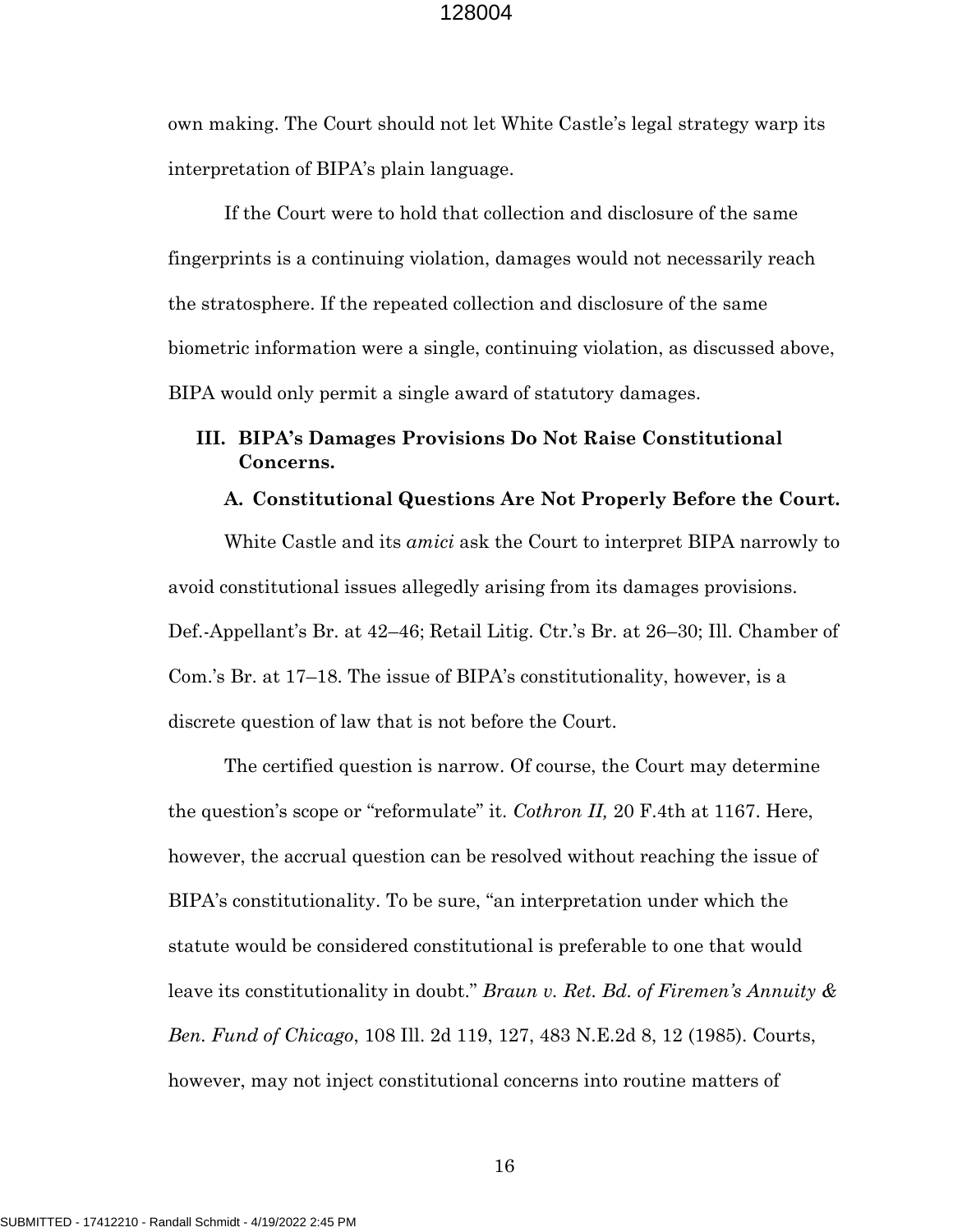statutory construction. This Court has "repeatedly stated that cases should be decided on nonconstitutional grounds whenever possible, reaching constitutional issues only as a last resort." *In re E.H.*, 224 Ill. 2d 172, 178, 863 N.E.2d 231, 234 (2006) (collecting cases); *see People v. Barker*, 2021 IL App (1st) 192588, ¶ 55, *appeal denied*, No. 127459, 2021 WL 6500597 (Ill. Nov. 24, 2021) ("[C]ourts should not anticipate a question of constitutional law before the necessity of deciding it.").

# **B. In Any Event, BIPA's Damages Are Not Constitutionally Suspect.**

If the Court reaches the constitutional question, it should uphold BIPA's validity. BIPA does not impose punitive damages. Moreover, under any claim-accrual analysis proposed in this litigation, BIPA's statutory damages do not violate the United States or Illinois constitutions.

#### **1. BIPA Imposes Statutory, Not Punitive, Damages.**

The United States Constitution's Due Process Clause, U.S. Const. amend. XIV, § 1, places limits on both punitive and statutory damages. BIPA's "liquidated damages," 740 ILCS 14/20(1), (2), are statutory damages, not punitive damages.

"Punitive damages are . . . awarded against a person to punish him for his outrageous conduct and to deter him and others like him from similar conduct in the future." Restatement (Second) of Torts § 908(1) (1979). By contrast, compensatory damages remedy the harm the defendant caused. *State Farm Mut. Auto. Ins. Co. v. Campbell*, 538 U.S. 408, 416 (2003).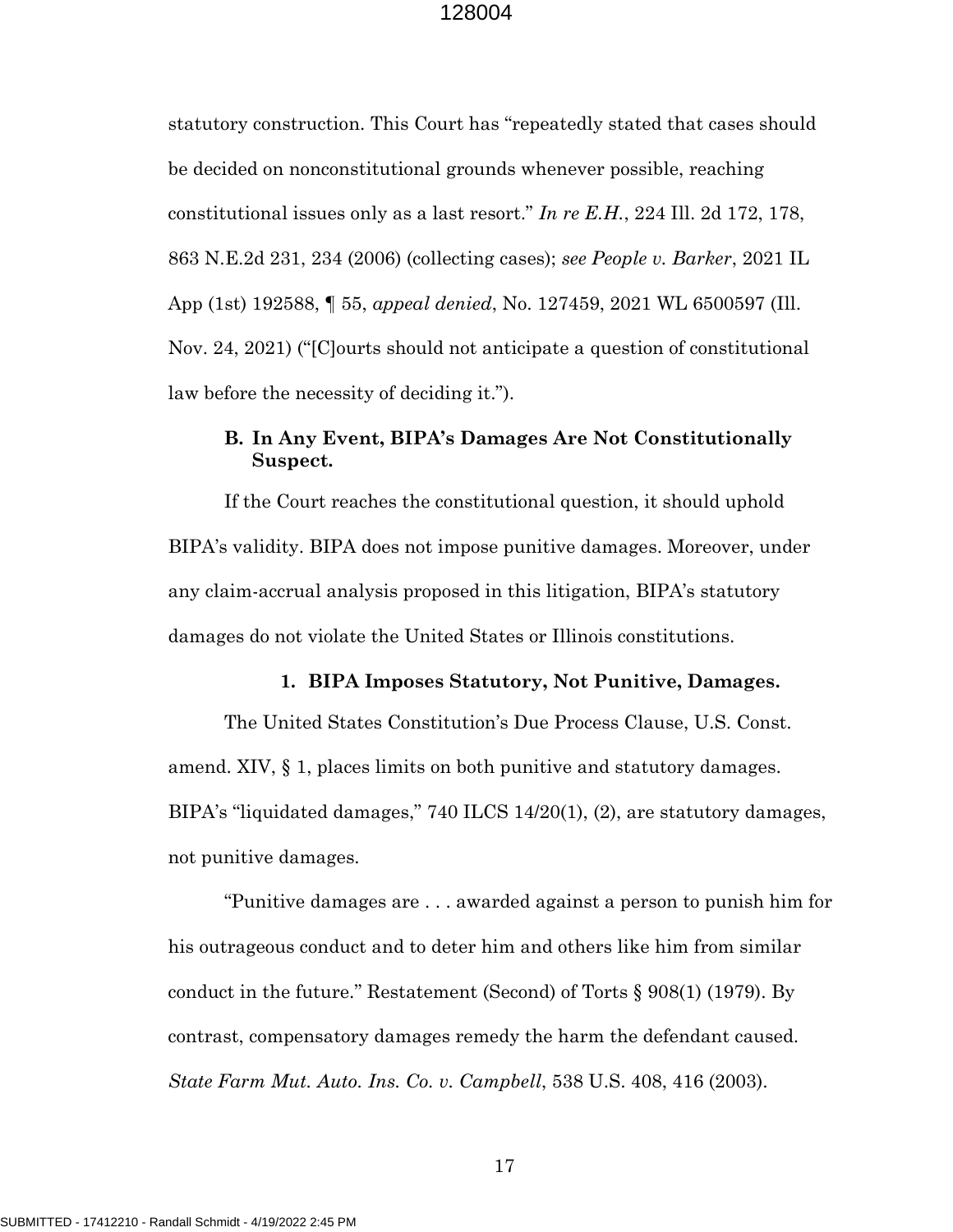Statutory damages enable a plaintiff to recover when "it might otherwise be difficult or impossible to prove the existence or amount of plaintiff's actual damages." Sande Buhai, *Statutory Damages: Drafting and Interpreting*, 66 U. Kan. L. Rev. 523, 543 (2018). "Privacy, information disclosure, and civil rights cases often present [ ] forbidding difficulty-of-proof problems. . . . Statutory damage awards that reasonably approximate" plaintiffs' harms resolve these problems. *Id.* at 545. Because statutory damages typically attempt to estimate, and thereby redress, a plaintiff's loss, "courts have recognized that standardized statutory damages can serve a compensatory purpose." *Giannopoulos v. Iberia Lineas Aereas de Espana, S.A.*, No. 11 C 775, 2012 WL 5383271, at \*5 (N.D. Ill. Nov. 1, 2012) (collecting cases).<sup>2</sup>

BIPA protects the precise type of privacy or information-disclosure harm that statutory damages remedy. *See West Bend*, 2021 IL 125978, ¶ 51 ("[BIPA] codifies persons' right to privacy in their biometric identifiers and information."). To do so, it awards either actual damages or "liquidated damages," but not both. 740 ILCS 14/20(1), (2). BIPA gives plaintiffs the option of statutorily prescribed damages when actual damages are difficult or

 $\overline{a}$ 

<sup>2</sup> Statutory damages can constitute punitive damages when they are awarded in addition to actual damages. *See In re Trans Union Corp. Priv. Litig.*, 211 F.R.D. 328, 341 (N.D. Ill. 2002). This caveat is not relevant here. BIPA's statutory damages are awarded in lieu of actual damages in situations where actual damages cannot be determined. Accordingly, BIPA statutory damages serve a compensatory purpose.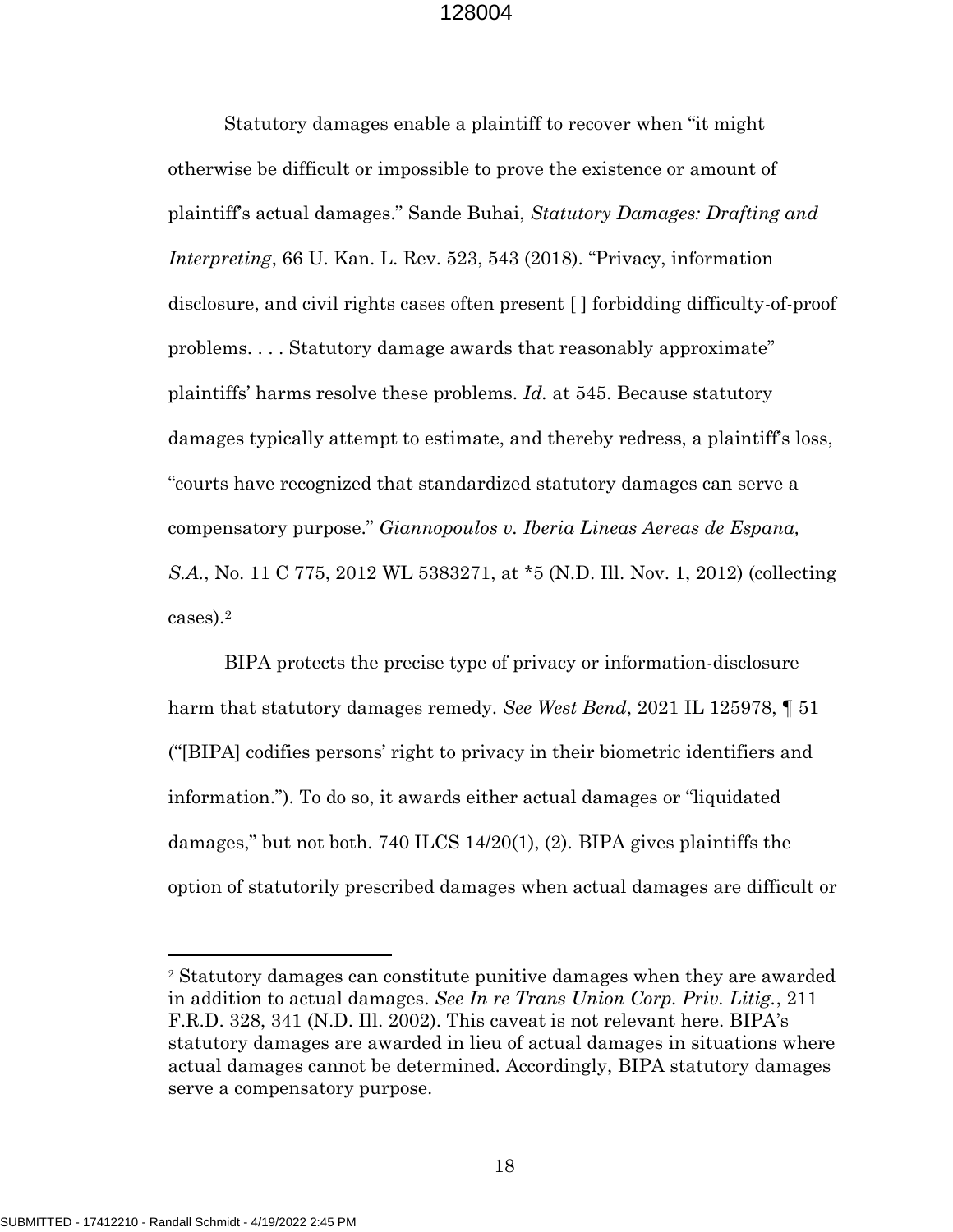impossible to quantify. Therefore, BIPA's liquidated damages provisions constitute statutory damages, not punitive damages.<sup>3</sup>

# **2. BIPA's Statutory Damages Do Not Exceed Federal Due Process Limits.**

The United States Constitution's limits on punitive damages do not apply to statutory damages, despite White Castle and its *amici*'s suggestions to the contrary. The federal Constitution instead enforces a less restrictive limit. Under the proper test, BIPA's liquidated damages provisions survive under any claim-accrual analysis considered in this litigation.

# **a.** *St. Louis, I.M. & S. Ry. Co. v. Williams* **Is the Correct Test.**

White Castle and its *amici* cite *State Farm Mutual Automobile* 

*Insurance Co. v. Campbell*, 538 U.S. 408 (2003), to suggest that its restrictions apply to BIPA's liquidated damages provisions. Def.-Appellant's Br. at 43–45; Retail Litig. Ctr.'s Br. at 26–28; Ill. Chamber of Com.'s Br. at 17. The United States Supreme Court held that the Due Process Clause places limits on punitive damages. *BMW of N. Am., Inc. v. Gore*, 517 U.S. 559, 574 (1996); *State Farm*, 538 U.S. at 416. This limit derives from the

 $\overline{a}$ 

<sup>&</sup>lt;sup>3</sup> The Court has stated that BIPA has "preventative and deterrent purposes." *Rosenbach*, 2019 IL 123186, ¶ 37, 129 N.E.3d at 1207. Logically, however, any award of damages will have some deterrent effect. This is not dispositive when determining whether damages are punitive: For example, courts have held that the Copyright Act's statutory damages are not punitive damages even though they serve as a "deterrent." *Capitol Recs., Inc. v. Thomas-Rasset*, 692 F.3d 899, 907–08 (8th Cir. 2012).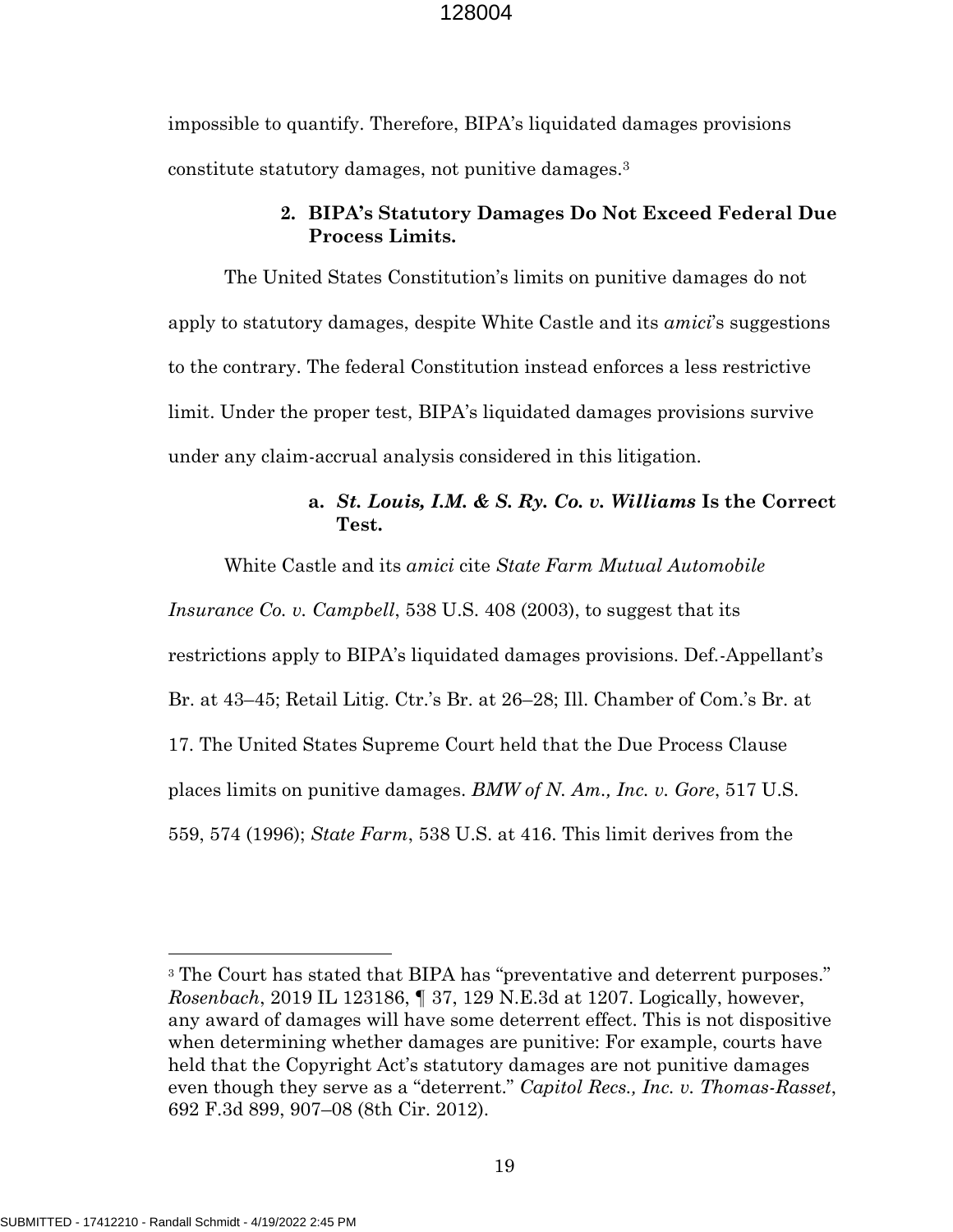principle of fair notice. *Id.* at 417. The Court established three "guideposts" for courts to analyze punitive damages awards:

(1) [T]he degree of reprehensibility of the defendant's misconduct; (2) the disparity between the actual or potential harm suffered by the plaintiff and the punitive damages award; and (3) the difference between the punitive damages awarded by the jury and the civil penalties authorized or imposed in comparable cases.

*Id.* at 418. The Court concluded that even "an award of more than four times the amount of compensatory damages might be close to the line of constitutional impropriety." *Id.* at 429.

Every federal court of appeals to have considered the issue, however, concluded that the limits established in *Gore* and *State Farm* do not apply to non-punitive statutory damages. *See Zomba Enters., Inc. v. Panorama Recs., Inc.*, 491 F.3d 574, 587 (6th Cir. 2007); *Thomas-Rasset*, 692 F.3d at 907; *Sony BMG Music Ent. v. Tenenbaum*, 719 F.3d 67, 71 (1st Cir. 2013). The United States Supreme Court's "concern about fair notice does not apply to statutory damages, because those damages are identified and constrained by the authorizing statute." *Thomas-Rasset*, 692 F.3d at 907.

Furthermore, *State Farm*'s latter two guideposts are inapplicable to statutory damages. The second guidepost is inapposite because '[i]t makes no sense to consider the disparity between 'actual harm' and an award of statutory damages when statutory damages are designed precisely for instances where actual harm is difficult or impossible to calculate." *Id.* at 907–08. An award of statutory damages is the civil penalty; therefore, the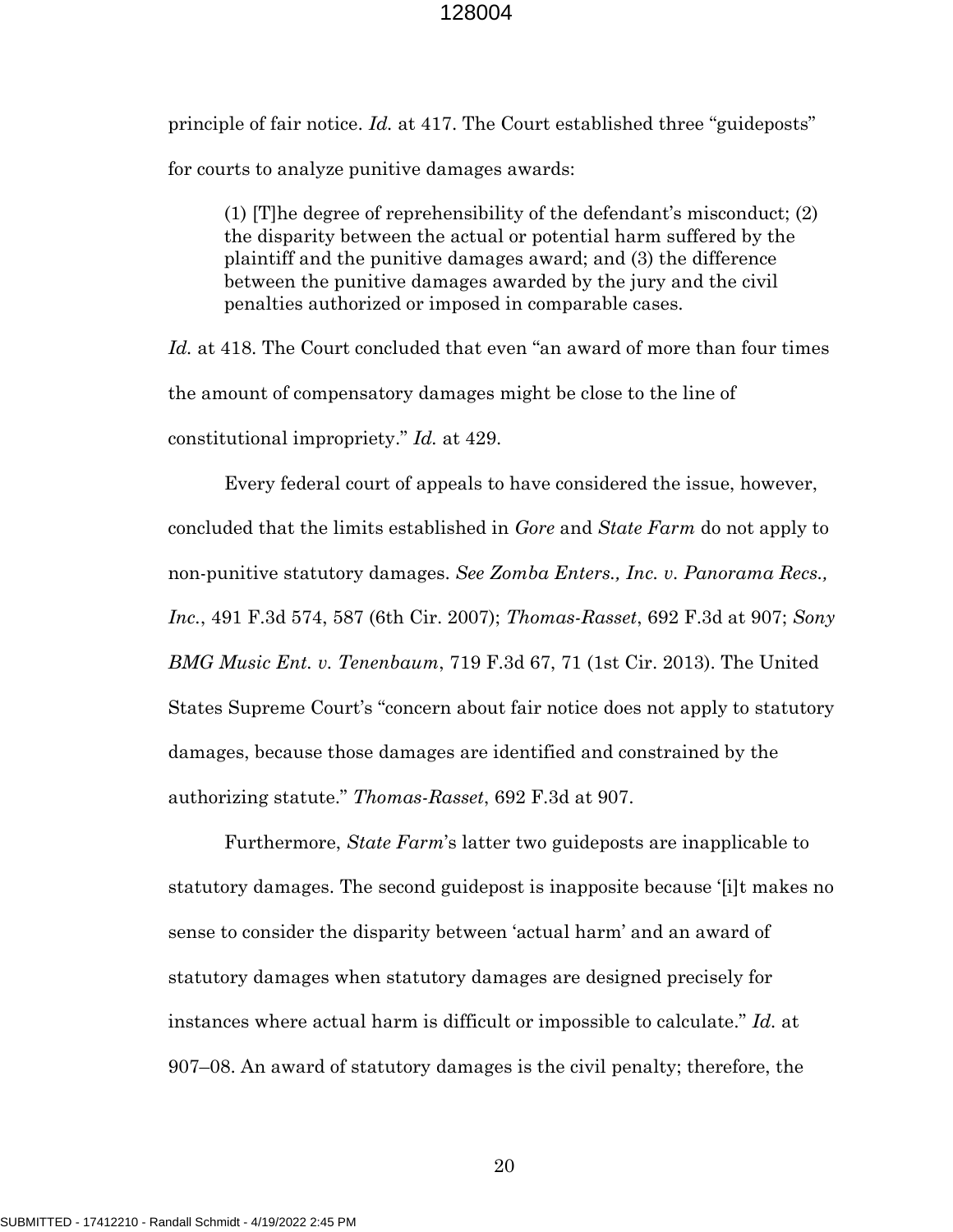third "guidepost would require a court to compare the award to itself, a nonsensical result." *Sony BMG*, 719 F.3d at 71.

The First, Sixth, and Eighth Circuits instead applied the Due Process Clause's test for statutory damages announced in *St. Louis, Iron Mountain & Southern Railway Co. v. Williams*, 251 U.S. 63 (1919). In *Williams*, the United States Supreme Court held that statutory damages are excessive "only where the penalty prescribed is so severe and oppressive as to be wholly disproportioned to the offense and obviously unreasonable." *Id.* at 66–67. This Court has held that *Williams* is the test for the validity of statutory damages under the United States Constitution. *In re Marriage of Miller*, 227 Ill. 2d 185, 198–99, 879 N.E.2d 292, 301 (2007). The Illinois Appellate Court expressly declined to apply *Gore* and *State Farm* in a case that "involves a statutory penalty rather than an award of punitive damages." *In re Marriage of Chen & Ulner*, 354 Ill. App. 3d 1004, 1022, 820 N.E.2d 1136, 1152 (2d Dist. 2004). This Court should again apply *Williams*, and not *Gore* or *State Farm*.

#### **b. BIPA Satisfies** *Williams* **and the Constitution.**

Applying *Williams*, statutory damages here are not "wholly disproportioned to the offense." Though actual damages likely cannot be calculated, the harm of a loss of privacy "is real and significant." *Rosenbach*, 2019 IL 123186, ¶ 34, 129 N.E.3d at 1206. Loss of privacy causes injury on at least two dimensions.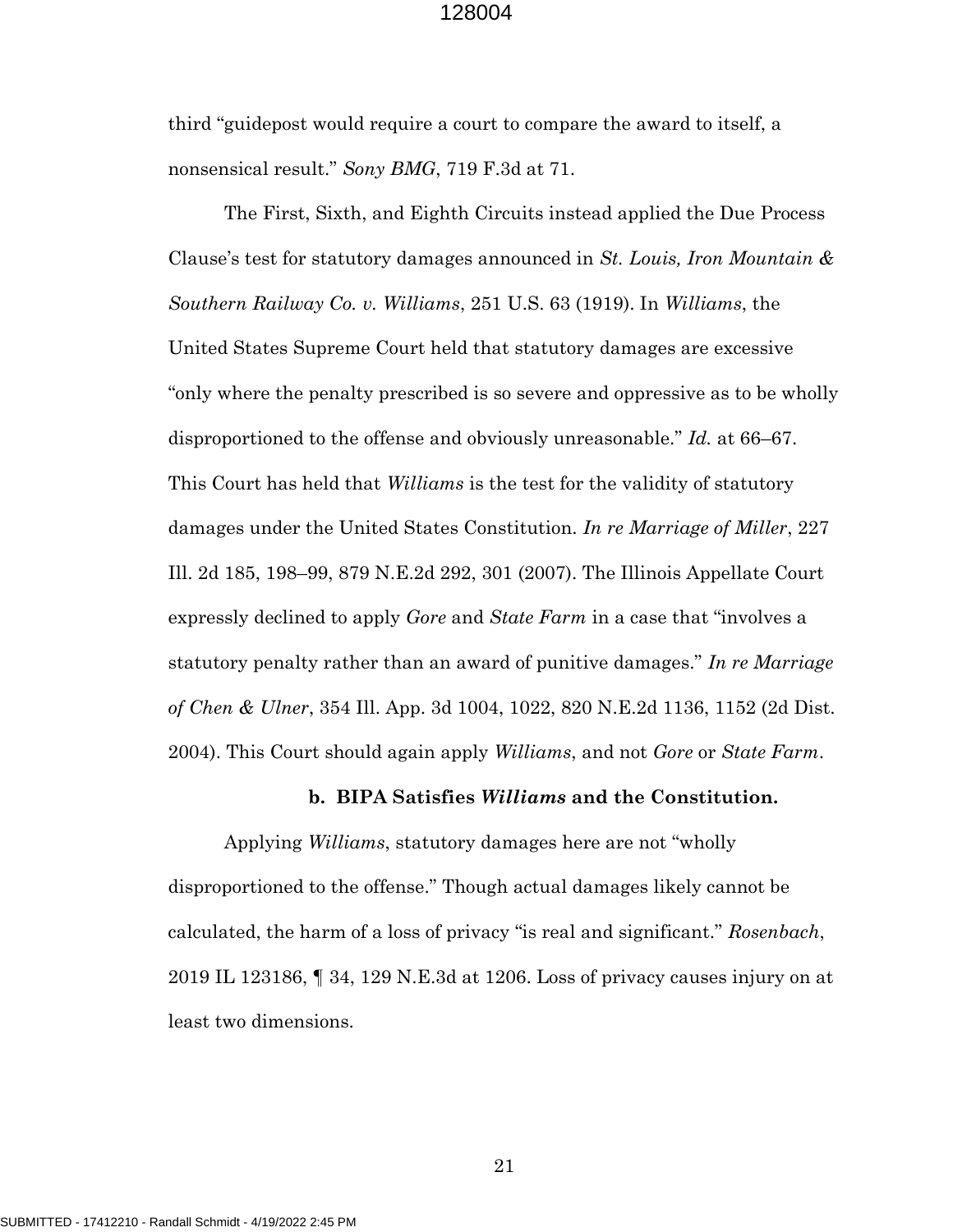First, the loss of privacy is often connected to economic harm. As the Illinois General Assembly understood, once an individual's biometric information is compromised, she "is at heightened risk for identity theft, and is likely to withdraw from biometric-facilitated transactions," 740 ILCS 14/5(c). These effects hamper her ability to participate in economic life. Bearing out the General Assembly's predictions, surveys have found that many Americans "expressed a willingness to give up a benefit in exchange for avoiding a program that used biometrics." Matthew B. Kugler, *From Identification to Identity Theft: Public Perceptions of Biometric Privacy Harms*, 10 U.C. Irvine L. Rev. 107, 130 (2019).

Second, the loss of privacy is a dignitary harm. Biometric identifiers convey intensely personal information about an individual's own body. Consequently, many Americans "say that biometric data collection and sharing feels invasive." *Id.* at 142; *see also id.* at 134 ("A person's face is part of them in a way that their social security number or identity card is not."). The law has long recognized that dignitary torts, such as invasion of privacy, constitute real injuries that can justify compensatory damages. *See*  Restatement (Second) of Torts § 901 cmt. c (1979).

The constitutional test for statutory damages is highly deferential. *Williams* itself permitted a 113-to-1 ratio between statutory and actual damages. *See Zomba Enters.*, 491 F.3d at 588. This ratio is far higher than the four-to-one ratio discussed in *State Farm*. *Williams*, then, leaves states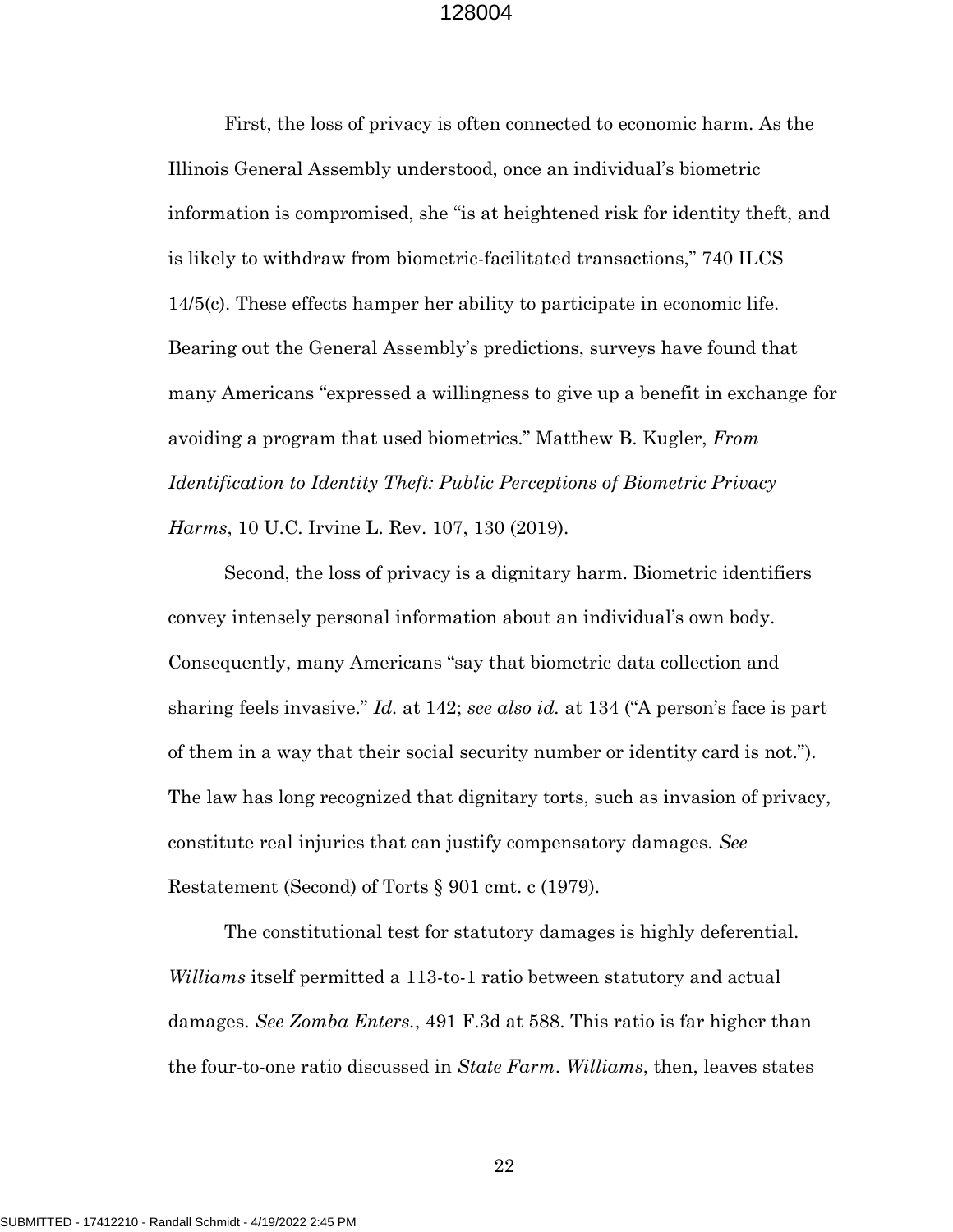with "a wide latitude of discretion" to compensate their injured citizens. 251 U.S. at 66. Whatever the precise harm here, it is significant. Thus, it is very unlikely that, under any proposed claim-accrual analysis, statutory damages would exceed *Williams*' 113-to-1 ratio.

This Court has previously acknowledged "the substantial and irreversible harm that could result if biometric identifiers and information are not properly safeguarded." *Rosenbach*, 2019 IL 123186, ¶ 37, 129 N.E.3d at 1207. It should not now conclude that this harm is so *de minimis* that the statutory damages that redress it are "obviously unreasonable." It should hold that BIPA's damages comply with the United States Constitution.

# **3. BIPA's Statutory Damages Do Not Exceed Illinois Due Process Limits.**

White Castle and one of its *amici* also suggest that BIPA's statutory damages implicate the Illinois Constitution. Def.-Appellant's Br. at 43–46 & n.10; Retail Litig. Ctr.'s Br. at 28–30. They are mistaken.

The Illinois Constitution prohibits "depriv[ations] of life, liberty or property without due process of law." Ill. Const. art. I, § 2. When reviewing statutory damages, Illinois courts have "discern[ed] no reason to construe [the state's] due process clause differently than the federal due process clause," *Miller*, 227 Ill. 2d at 196, 879 N.E.2d at 299, and have applied the *Williams* test.

Illinois' Due Process Clause also proscribes statutory penalties that are not "reasonably designed to remedy the evils which the legislature has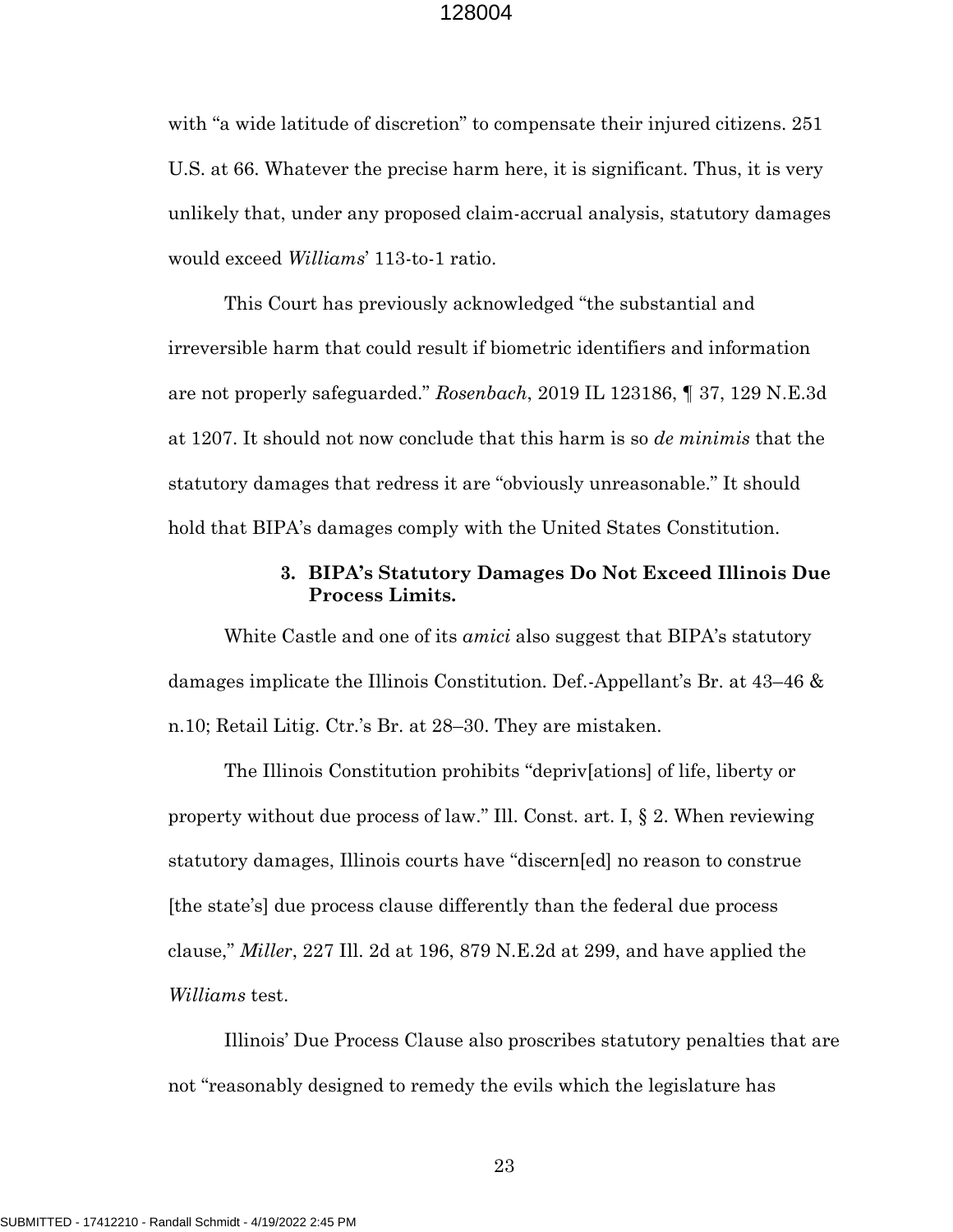determined to be a threat to the public health, safety and general welfare." *People v. Bradley*, 79 Ill. 2d 410, 417, 403 N.E.2d 1029, 1032 (1980) (quoting *Heimgaertner v. Benjamin Elec. Mfg. Co.*, 6 Ill. 2d 152, 159, 128 N.E.2d 691, 695 (1955)). This test "focuses on the purposes and objectives of the enactment in question." *Ibid.* Illinois courts decline to enforce statutory penalties that stand "in contravention of the express intent of the legislature." *Id.* at 418, 403 N.E.2d at 1032. In other words, due process permits a court to avoid the consequences of an "obvious mistake of the legislature." *Id.* at 420, 403 N.E.2d at 1033 (Ryan, J., concurring in part and dissenting in part). Barring such mistake, "legislation challenged on due process grounds will be upheld if it is rationally related to a legitimate goal." *People v. Kimbrough*, 163 Ill. 2d 231, 242, 644 N.E.2d 1137, 1143–44 (1994).

BIPA's statutory damages clear this low bar. The Court has explained that the General Assembly legitimately chose to grant individuals the ability to control the collection and use of their biometric information. *See Rosenbach*, 2019 IL 123186, ¶¶ 34–35, 129 N.E.3d at 1206. At the core of the "strategy adopted by the General Assembly" are provisions "subjecting private entities who fail to follow the statute's requirements to substantial potential liability." *Id.* at ¶ 36, 129 N.E.3d at 1206–07. BIPA's statutory damages are not merely rationally related to the General Assembly's goals, but are actually "integral" to accomplishing those goals. *Id.* at ¶ 37, 129 N.E.3d at 1207. The General Assembly made no mistake. Rather, it acted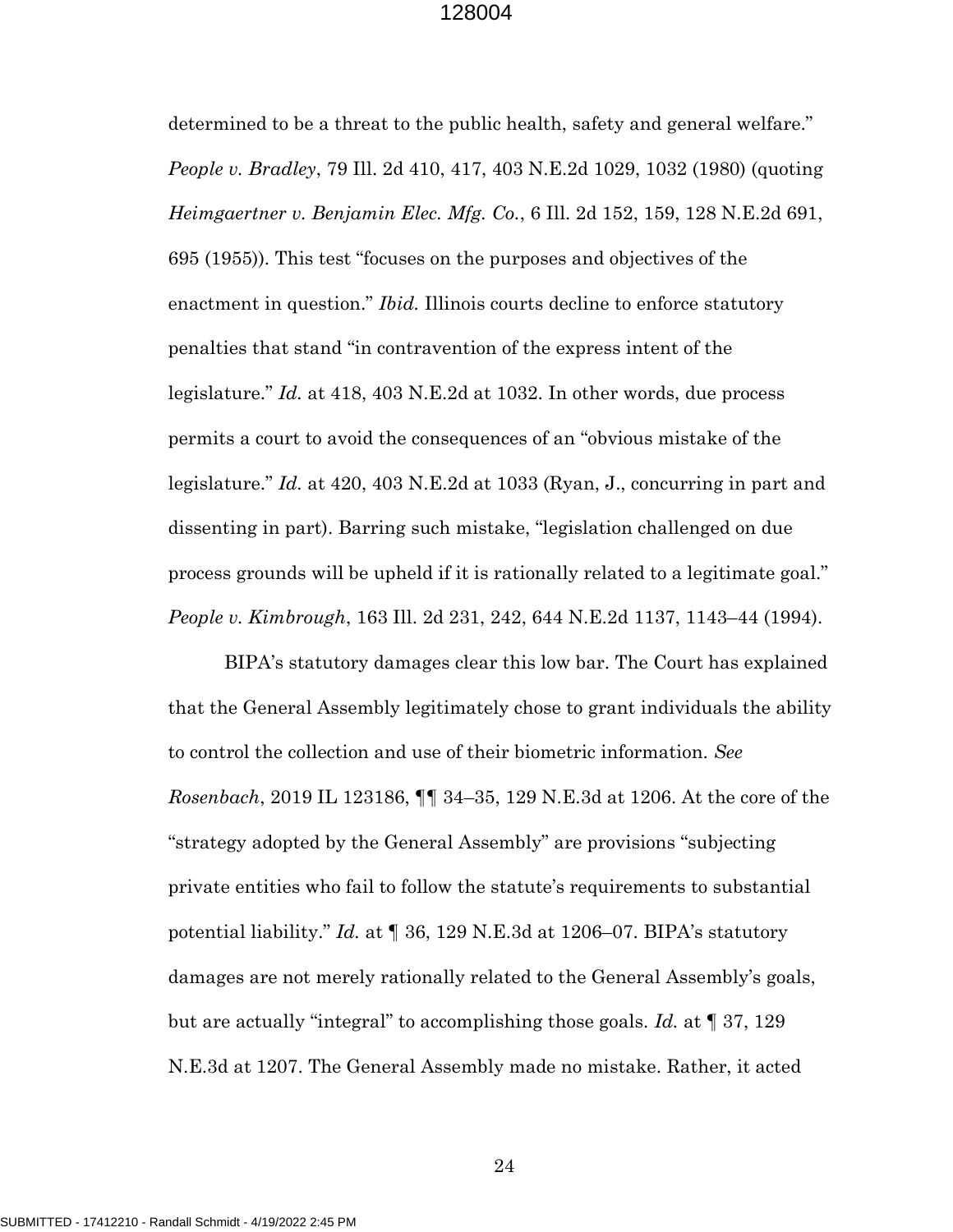rationally and reasonably. BIPA's damages thereby comply with the Illinois Constitution.

#### **CONCLUSION**

For the reasons set forth above, *amici curiae* American Association for Justice and the Employment Law Clinic of the University of Chicago Law School's Edwin F. Mandel Legal Aid Clinic respectfully urge this Court to apply a continuing violation analysis to decide the question of when a cause of action under BIPA accrues. Based on that analysis, this Court should hold that claims under Section 15(b) and 15(d) of BIPA continue to accrue each time a private entity scans a person's biometric identifier and each time a private entity transmits such a scan to a third party, until the entity obtains the person's consent or stops collecting and/or transmitting the biometric information.

Respectfully Submitted,

/s/ Randall D. Schmidt\_\_\_\_\_\_\_\_\_\_\_ *Counsel for Amici Curiae*

Randall D. Schmidt Edwin F. Mandel Legal Aid Clinic of The University of Chicago Law School 6020 South University Avenue Chicago, Illinois 60637 (773) 702-9611 r-schmidt@uchicago.edu

*Counsel for Amicus Curiae Employment Law Clinic*

April 7, 2022

Jeffrey R. White American Association for Justice Senior Associate General Counsel 777 Sixth St. NW Suite 200 Washington, DC 20001 (202) 944-2839 jeffrey.white@justice.org

*Counsel for Amicus Curiae American Association for Justice*